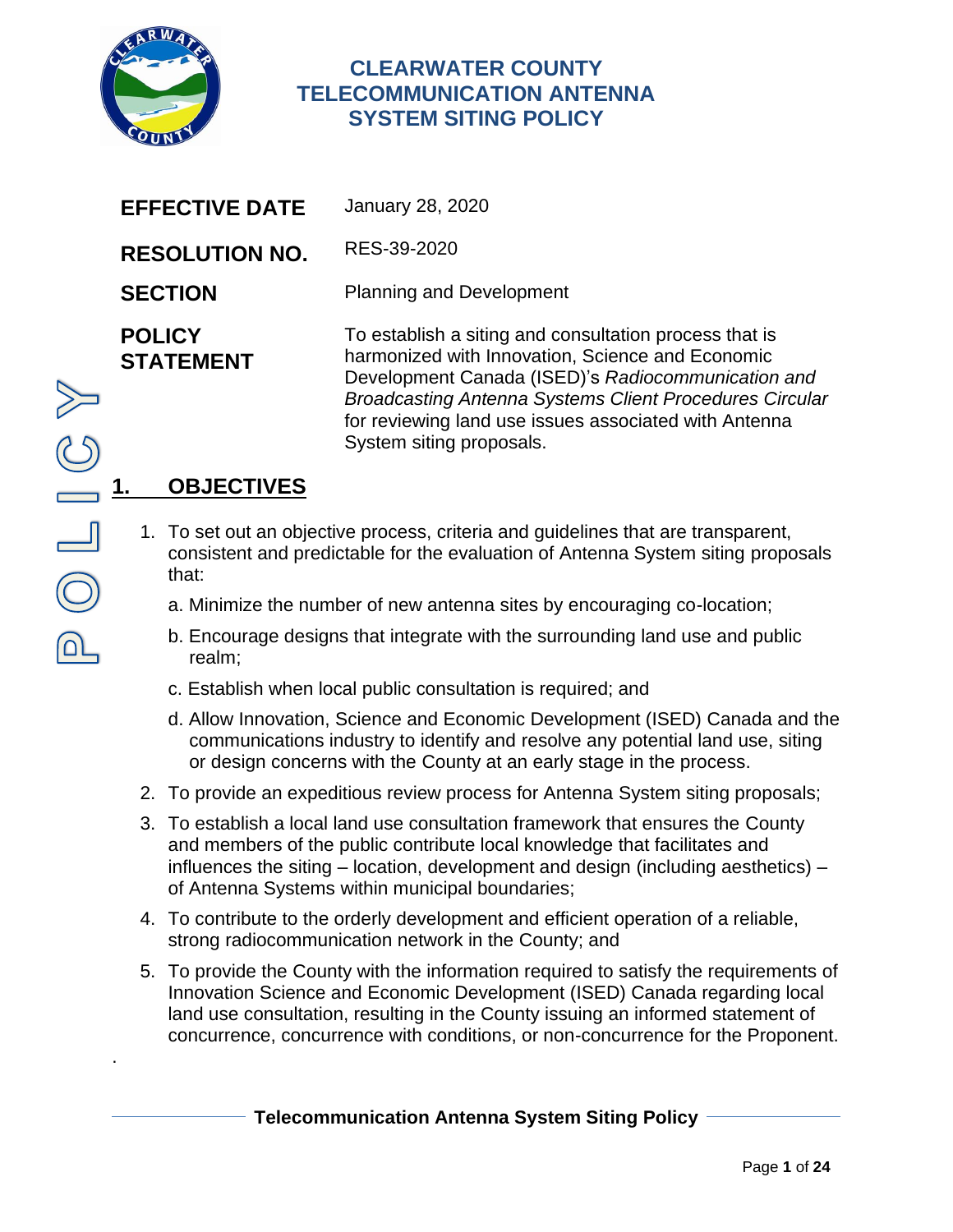# **2. JURISDICTION AND ROLES**

## **INNOVATION, SCIENCE AND ECONOMIC DEVELOPMENT CANADA**

Under the *Radiocommunication Act*, the Minister of Innovation, Science and Economic Development (ISED) Canada has sole jurisdiction over inter-provincial and international communication facilities. The final decision to approve and licence the location of Antenna Systems is made only by ISED Canada (formerly known as Industry Canada). In June 2014, ISED Canada issued an update to its *Radiocommunication and Broadcasting Antenna Systems Client Procedures Circular* (CPC-2-0-03) which outlines the process that must be followed by Proponents seeking to install or modify Antenna Systems.

ISED Canada also requires that Proponents intending to install or modify an Antenna System notify and consult with the Municipality (Land Use Authority), and the local community within a Prescribed Distance from the proposed structure. CPC-2-0-03 (the CPC) also establishes a dispute resolution process to be used where the Proponent and Municipality have reached an impasse.

## **ROLE OF THE MUNICIPALITY**

The ultimate role of the County is to issue a statement of concurrence or nonconcurrence to the Proponent and to ISED Canada. The statement considers the land use compatibility of the Antenna System, the responses of the affected residents and the Proponent's adherence to this Policy. The County also guides and facilitates the siting process by:

- **Communicating** to Proponents the particular amenities, sensitivities, planning priorities and other relevant characteristics of the area;
- **Developing the design guidelines** for Antenna Systems contained in Section 6 of this Protocol; and
- **Establishing** a community consultation process, where warranted.

By working with Proponents throughout the siting process, beginning with preliminary notification and the site investigation meeting, the County seeks to facilitate Antenna System installations that are sensitive to the needs of the local community.

## **ROLE OF THE PROPONENT**

Proponents need to strategically locate Antenna Systems to satisfy technical criteria and operational requirements in response to public demand. Throughout the siting process, Proponents must adhere to the antenna siting guidelines in the CPC, including:

• Investigating sharing or using existing infrastructure before proposing new antenna-supporting structures (consistent with CPC-2-0-17 *Conditions of Licence for Mandatory Roaming and Antenna Tower and Site Sharing and to Prohibit Exclusive Site Arrangements*);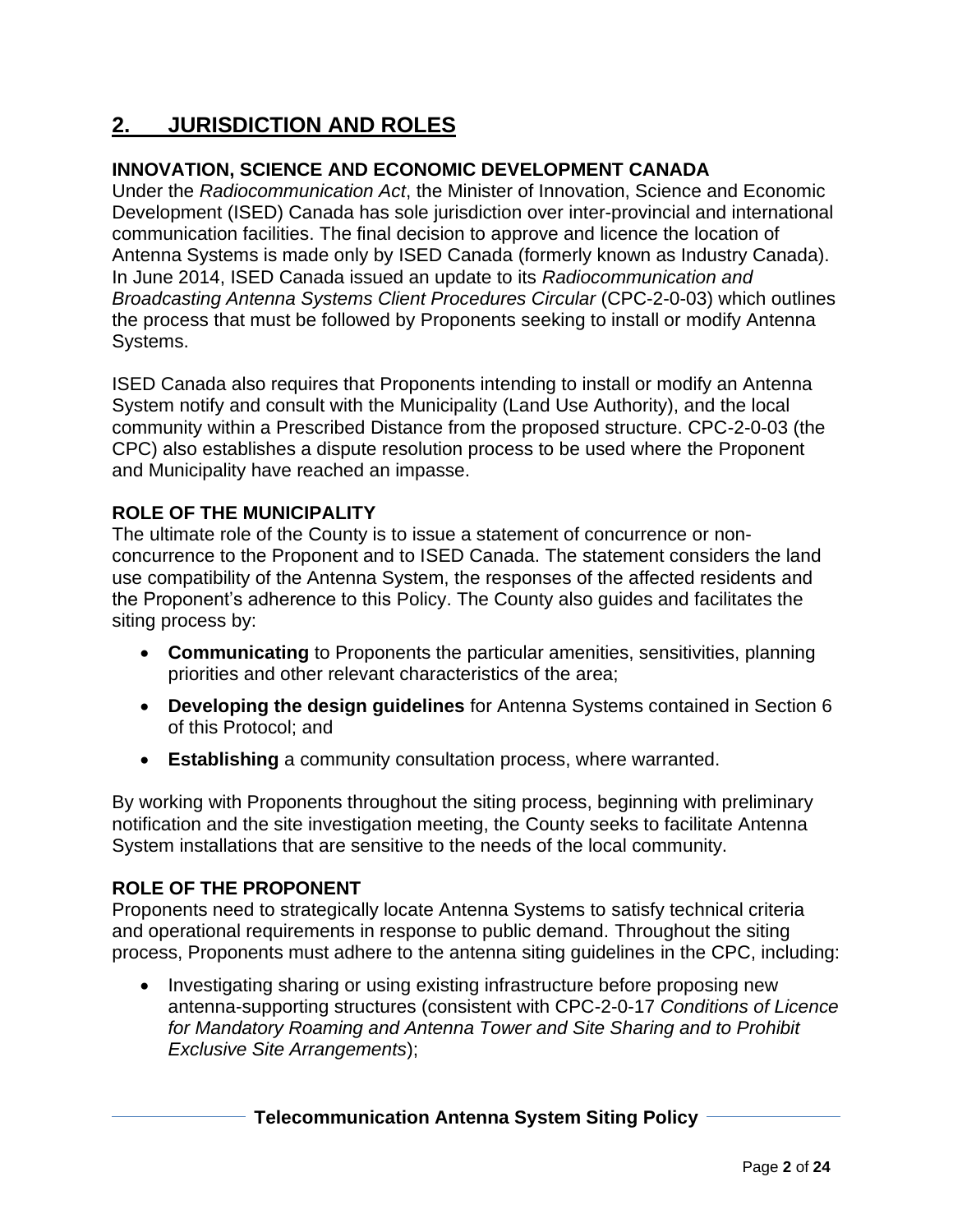- Contacting the Municipality to determine local requirements regarding Antenna Systems; and
- Undertaking public notification and addressing relevant concerns as is required and appropriate.

#### **OTHER FEDERAL LEGISLATION**

Proponents additionally must comply with the following federal legislation and/or regulations, where warranted:

- Health Canada's *Safety Code 6 – Limits of Human Exposure to Radiofrequency*
- *Electromagnetic Fields in the Frequency Range from 3 KHZ to 300 GHZ - Safety Code 6 (2009);*
- the *Canadian Environmental Assessment Act*; and
- NAV Canada and Transport Canada's painting and lighting requirements for aeronautical safety.

The County does not assess any submission for an Antenna System with respect to health and radiofrequency exposure issues or any other non-placement or non-design related issues. Any questions or comments the public may wish to make regarding health issues related to cell phones, cell towers and radiofrequency exposure guidelines *(Safety Code 6)* should be directed to Health Canada on-line at healthcanada.gc.ca and/or to the Proponent or their representative.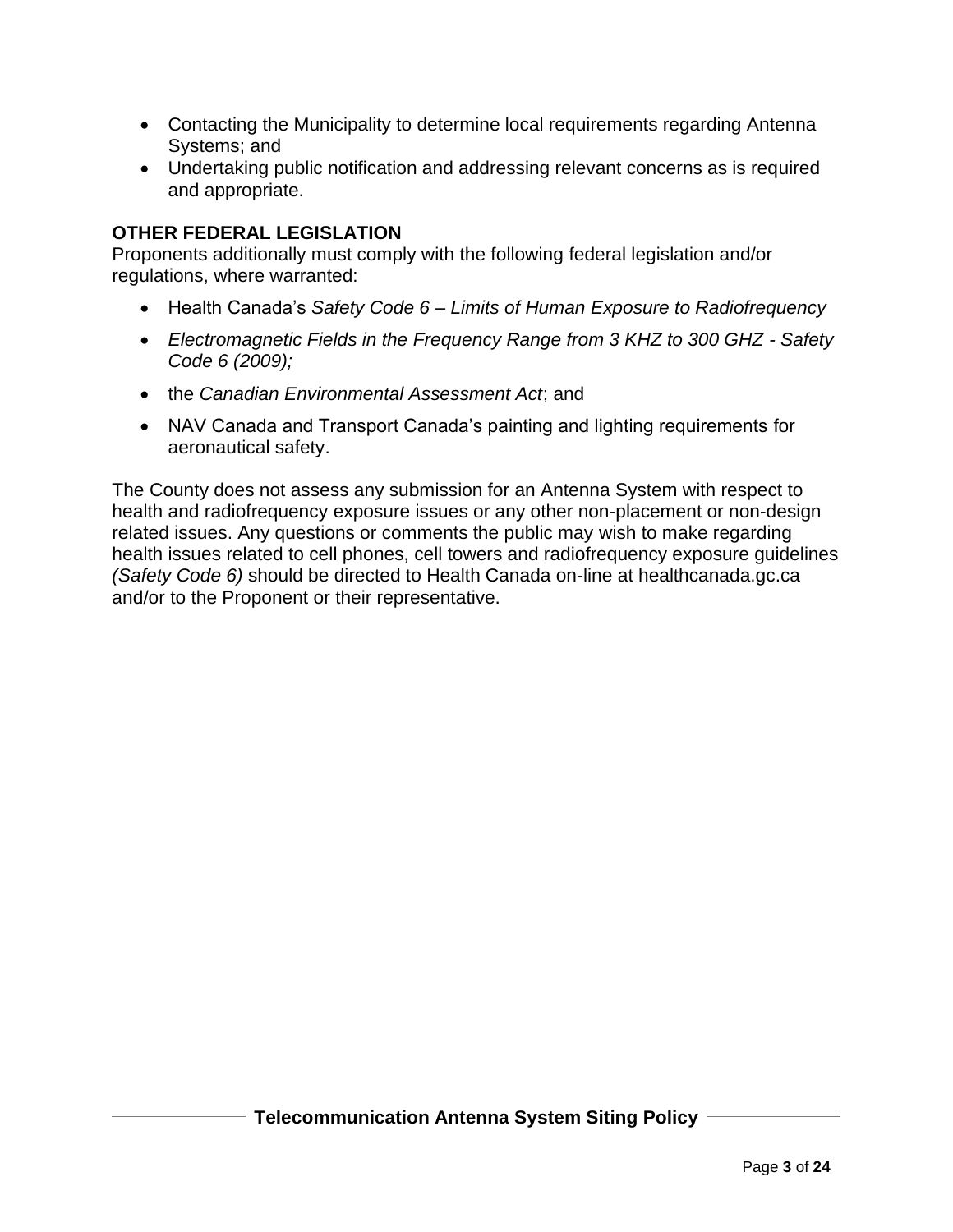# **3. DEFINITIONS**

**Antenna System:** an exterior transmitting device – or group of devices – used to receive and/or to transmit radio-frequency (RF) signals, microwave signals, or other federally-licensed communications energy transmitted from, or to be received by, other antennas. Antenna Systems include the antenna, and may include a supporting tower, mast or other supporting structure, and an equipment shelter. This protocol most commonly refers to the following two types of Antenna Systems:

- **1. Freestanding Antenna System:** a structure (e.g. tower or mast) built from the ground for the expressed purpose of hosting an Antenna System or Antenna Systems;
- **2. Building/Structure-Mounted Antenna System:** an Antenna System mounted on an existing non-tower structure, which could include a building wall or rooftop, a light standard, water tower, utility pole or other.

**Co-location:** the placement of antennas and equipment that is operated by one or more Proponents on a telecommunication Antenna System which is operated by a different Proponent, thereby creating a shared facility.

**Community Sensitive Locations:** land on which the siting of new Antenna Systems is discouraged or is subject to greater consultation than otherwise dictated by the standard protocol. Such locations may be defined in local zoning bylaws, community plans, or statutory plans.

**Designated Community Association:** area- or neighbourhood-specific group that is recognized by the County.

**Designated Municipal Officer (and his or her designate):** the CAO will usually delegate duties under this policy to the County's Planning and Development staff member(s), who are tasked with receiving, evaluating and processing submissions for Telecommunication Antenna Systems.

**Elected Municipal Official:** the political leader of the demarcated area of the Municipality (e.g. division) in which the Antenna System is proposed.

**Heritage Structures/Areas:** buildings and structures (e.g. monuments) or areas/ neighbourhoods which have received a heritage designation by the Municipality.

**Municipal Departments:** branches of municipal government that administer public services and are operated by County staff.

**Other Agencies:** bodies (e.g. utility companies, boards or commissions) that administer public services but are not operated or staffed by the Municipality.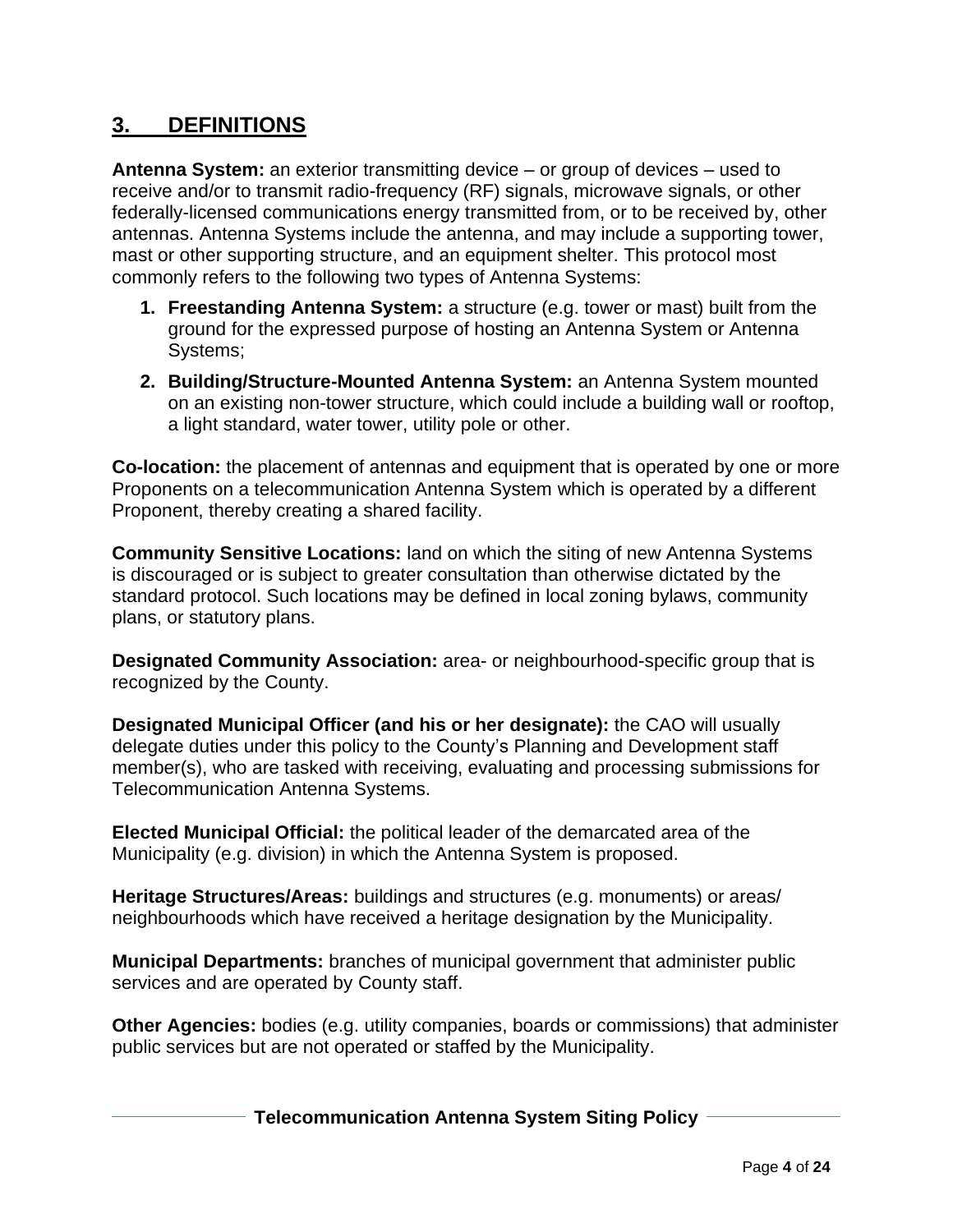**Prescribed Distance:** three times the height of the tower**,** measured horizontally from the outside perimeter of the supporting structure of the proposed Freestanding or Building/Structure-Mounted Antenna System to any separate property. The outside perimeter begins at the furthest point of the supporting mechanism, be it the outermost guy line, building edge, face of the self-supporting tower, etc.

**Proponent (Applicant):** a company or organization proposing to site an Antenna System (including contractors undertaking work for telecommunications carriers and third-party tower owners) for the purpose of providing commercial or private telecommunications services, exclusive of personal or household users.

**Residential Area:** lands used or zoned to permit residential uses, including mixed uses (i.e. where commercial use is permitted at-grade with residential apartments/ condominiums above).

**Stealth Design:** design components and exterior finishes intended to detract attention from an antenna system and to blend the antenna system in with the proposed site and surrounding area.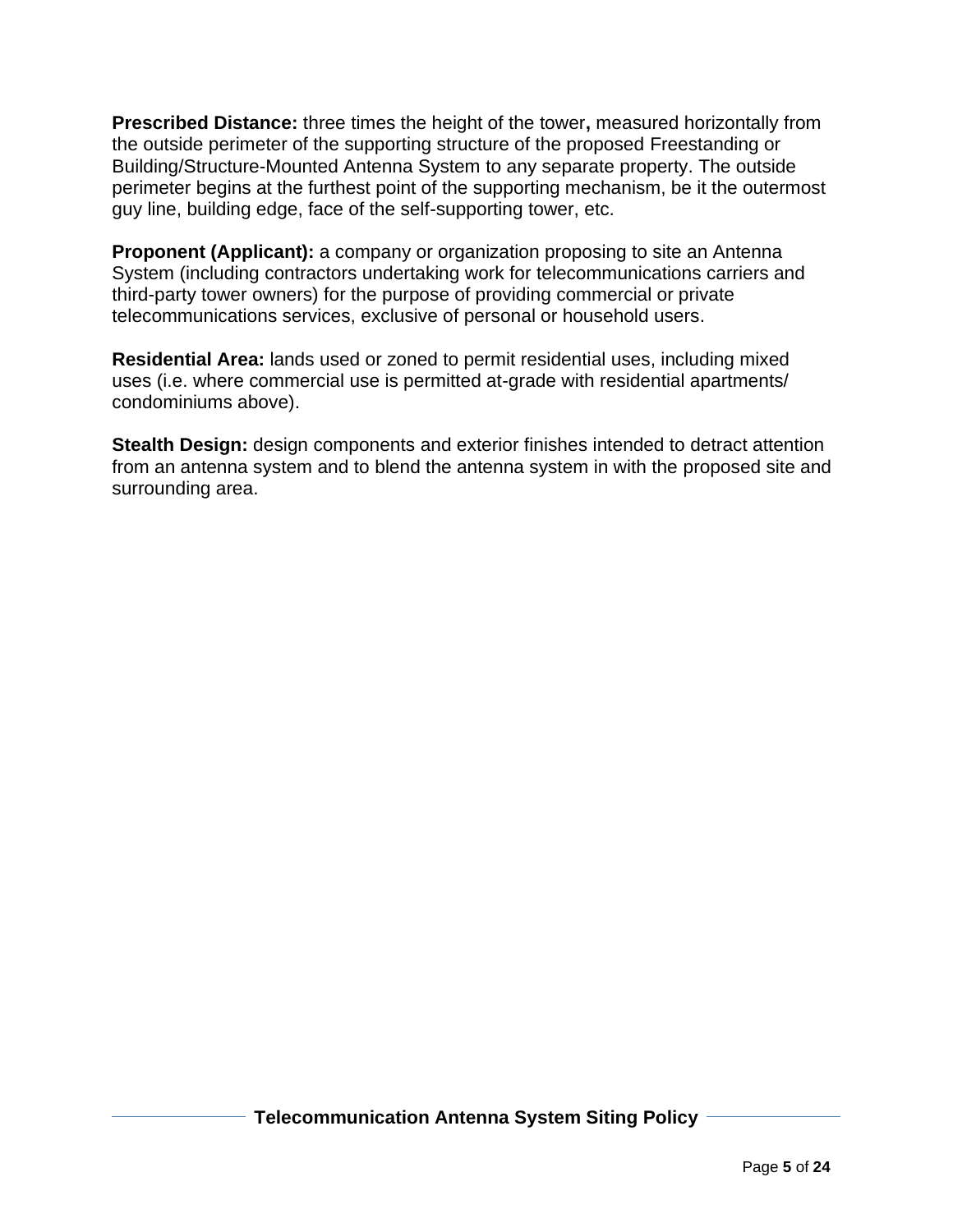# **4. EXCLUDED STUCTURES**

This section outlines the criteria for identifying Antenna Systems excluded from the consultation process by ISED Canada, the need to consider local circumstances for all exempt structures, and the process for Proponents to notify and discuss proposed exempt structures with the County.

#### **4.1 Exemptions from Antenna System Siting Proposal Review and Public Consultation**

For the following types of installations, Proponents are generally excluded by ISED Canada from the requirement to consult with the Municipality and the public, but must still fulfill the General Requirements outlined in Section 7 of the CPC:

- 1. New Freestanding Personal Antenna Systems where the height is less than **15 metres** above ground level. This exclusion does not apply to Antenna Systems proposed by telecommunications carriers, broadcasting undertakings or thirdparty tower owners;
- 2. Existing Freestanding Antenna Systems: where modifications are made, antennas are added or the tower is replaced (being similar to the original design and location), including to facilitate sharing, provided that the total cumulative height increase is no greater than 25% of the height of the initial Antenna System installation. No increase in height may occur within one year of completion of the initial construction. This exclusion does not apply to Antenna Systems using purpose-built antenna supporting structures with a height of less than 15 metres above ground level operated by telecommunications carriers, broadcasting undertakings or third-party tower owners;
- 3. Building/Structure-Mounted Antenna System: antennas on buildings, water towers, lamp posts, etc. may be excluded from consultation provided that the height above ground of the non-tower structure, exclusive of appurtenances, is not increased by more than 25%;
- 4. Temporary Antenna Systems: used for special events or emergency operations and which must be removed within three months after the start of the emergency or special event; and
- 5. No consultation is required prior to performing maintenance on an existing antenna system.

The CPC also states that: Individual circumstances vary with each Antenna System installation and modification, and the exclusion criteria above should be applied in consideration of local circumstances. Consequently, it may be prudent for the Proponents to consult the County and the public even though the proposal meets an exclusion noted above. Therefore, when applying the criteria for exclusion, Proponents should consider such things as: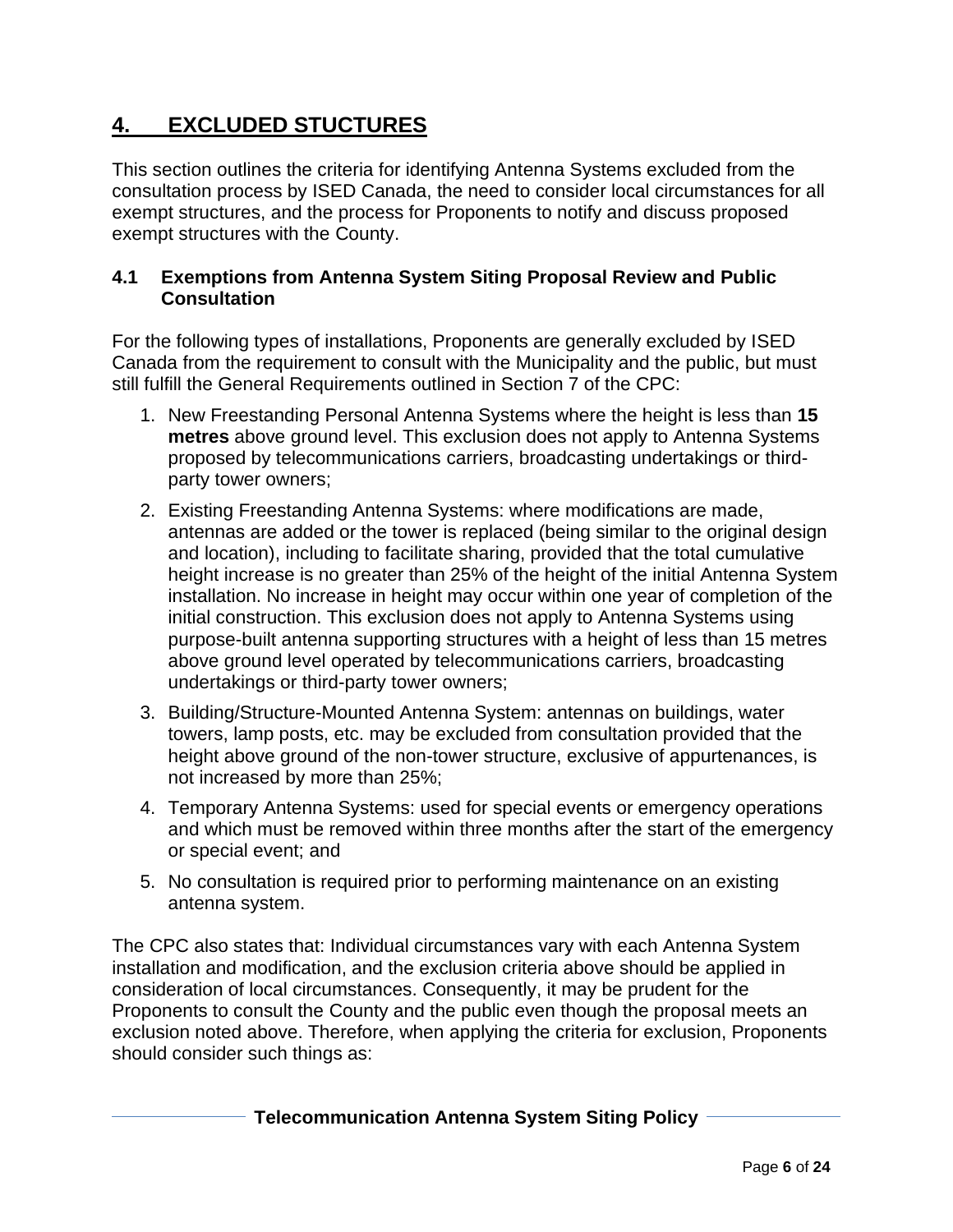- the Antenna System's physical dimensions, including the antenna, mast, and tower, compared to the local surroundings;
- the location of the proposed Antenna System on the property and its proximity to neighbouring residents;
- the likelihood of an area being a Community-Sensitive Location; and
- Transport Canada marking and lighting requirements for the proposed structure.

## **4.2 Notification and Municipal Review of Exempt Antenna Systems**

Notwithstanding ISED Canada's exemption criteria for certain Antenna Systems, Municipalities should be informed of all new Antenna System installations within their boundaries so they can:

- Be prepared to respond to public inquiries once construction/installation has begun;
- Be aware of site Co-location within the Municipality;
- Maintain records to refer to in the event of future modifications and additions; and
- Engage in meaningful dialogue with the Proponent with respect to the appearance of the Antenna System and structure prior to the Proponent confirming a final design.

Therefore, Proponents are required to undertake the following steps for **all exempt Antenna System installations before commencing construction:**

## **4.2.1 Building/Structure-Mounted Antenna Systems:**

The Proponent will in all cases provide the following information for all new Antenna Systems or modifications to existing Antenna Systems that are mounted to an existing structure, including (but not limited to) a building/rooftop, water tower, utility pole or light standard, and which are exempted from public consultation in Section 4.1(3):

- 1. The location of the Antenna System (legal land description, municipal address, name of building, rooftop or wall mounted, etc.);
- 2. Description of proposed screening or stealth design measures with respect to the measures used by existing systems on that site and/or the preferences expressed in Section 6;
- 3. The height of the Antenna System;
- 4. The height of any modifications to existing systems.

The County will notify the Proponent of any inconsistency with the preferences and sensitivities expressed in Section 6 and the parties will work towards a mutually agreeable solution.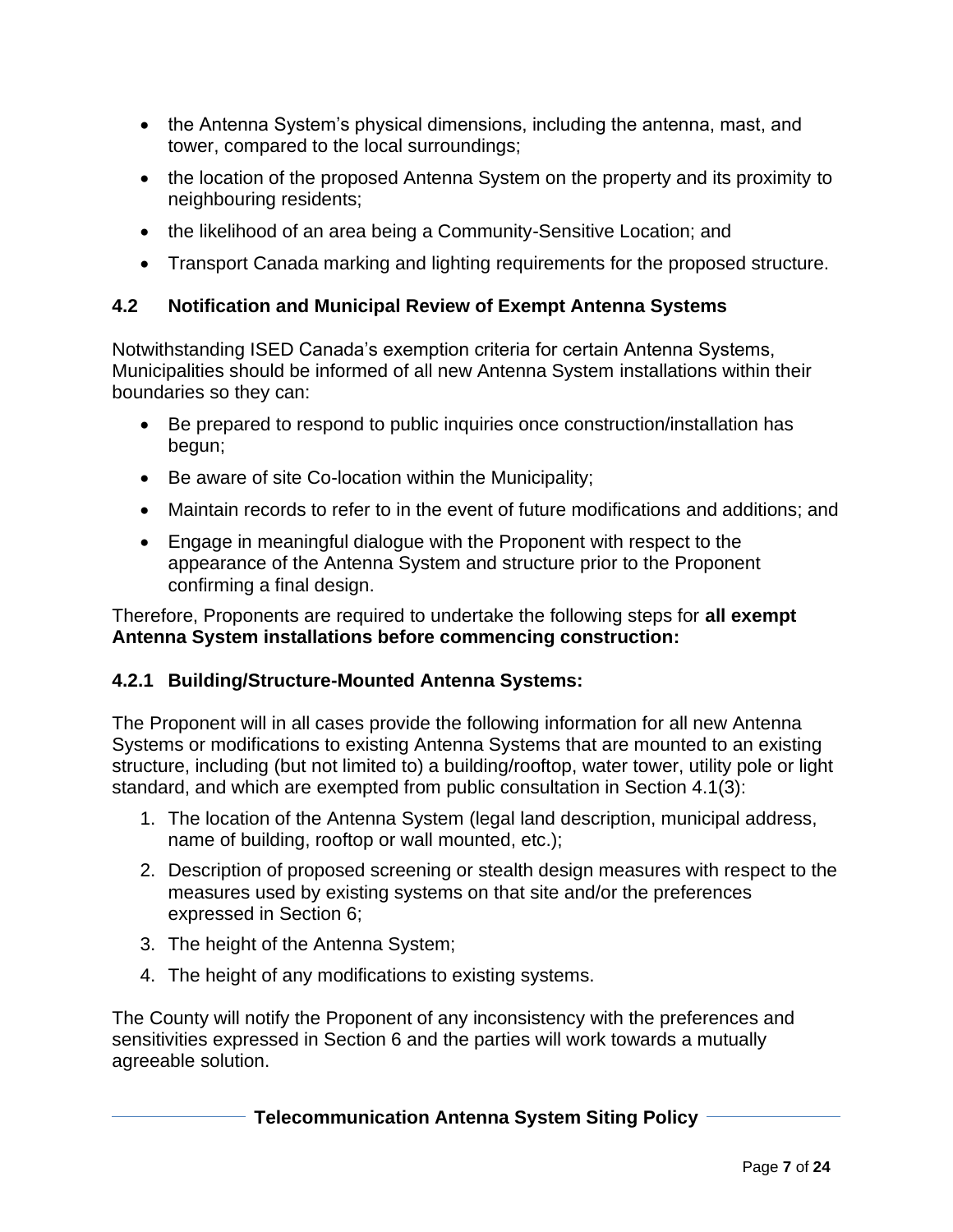## **4.2.2 Additions that Increase the Height of Freestanding Antenna Systems:**

The Proponent will confirm to the County that an addition that extends the height of an existing Freestanding Antenna System as defined in Section 4.1(2), meets the exclusion criteria in Section 4.1 by providing the following:

- 1. The legal land location, including its rural address and specific location on the lot or structure;
- 2. A short summary of the proposed addition including a preliminary set of drawings or visual rendering of the proposed system; and
- 3. A description of how the proposal meets one of the Section 4.1 exclusion criteria.

The County will review the documentation and will contact the Proponent where there is a site-specific basis for modifying the exemption criteria based on the preferences and sensitivities expressed in Section 6 of this Protocol. In such cases, the County and the Proponent will work toward a mutually agreeable solution, which may include the County requesting the proposal be subject to all or part of the pre-consultation, proposal submission and public consultation process defined in Sections 5, 7 and 8 of this protocol, as applicable, concluding with a letter of concurrence or non-concurrence.

#### **4.3 Additional Exemptions**

In addition to ISED Canada's basic exemptions listed in Subsection 4.1, the County may exclude from all or part of the consultation process any Antenna System installation, including but not limited to:

- 1. New Antenna Systems which will be located outside the Prescribed Distance (as identified in Section 3) from the nearest Residential Area.
- 2. Notwithstanding subsection (1) above, the County may additionally, on a caseby-case basis, exempt a Proponent from all or part of the consultation requirements under Section 8 of this Protocol. For example, exemptions may be granted where the proposed location is separated from a Residential or Heritage area or structure by an arterial roadway, and/or is buffered by substantial tree cover, topography, or buildings.

#### **4.4 Siting on Municipal-Owned Properties**

Any request to install an Antenna System on lands owned by the County shall be made to the Chief Administrative Officer, or his designate.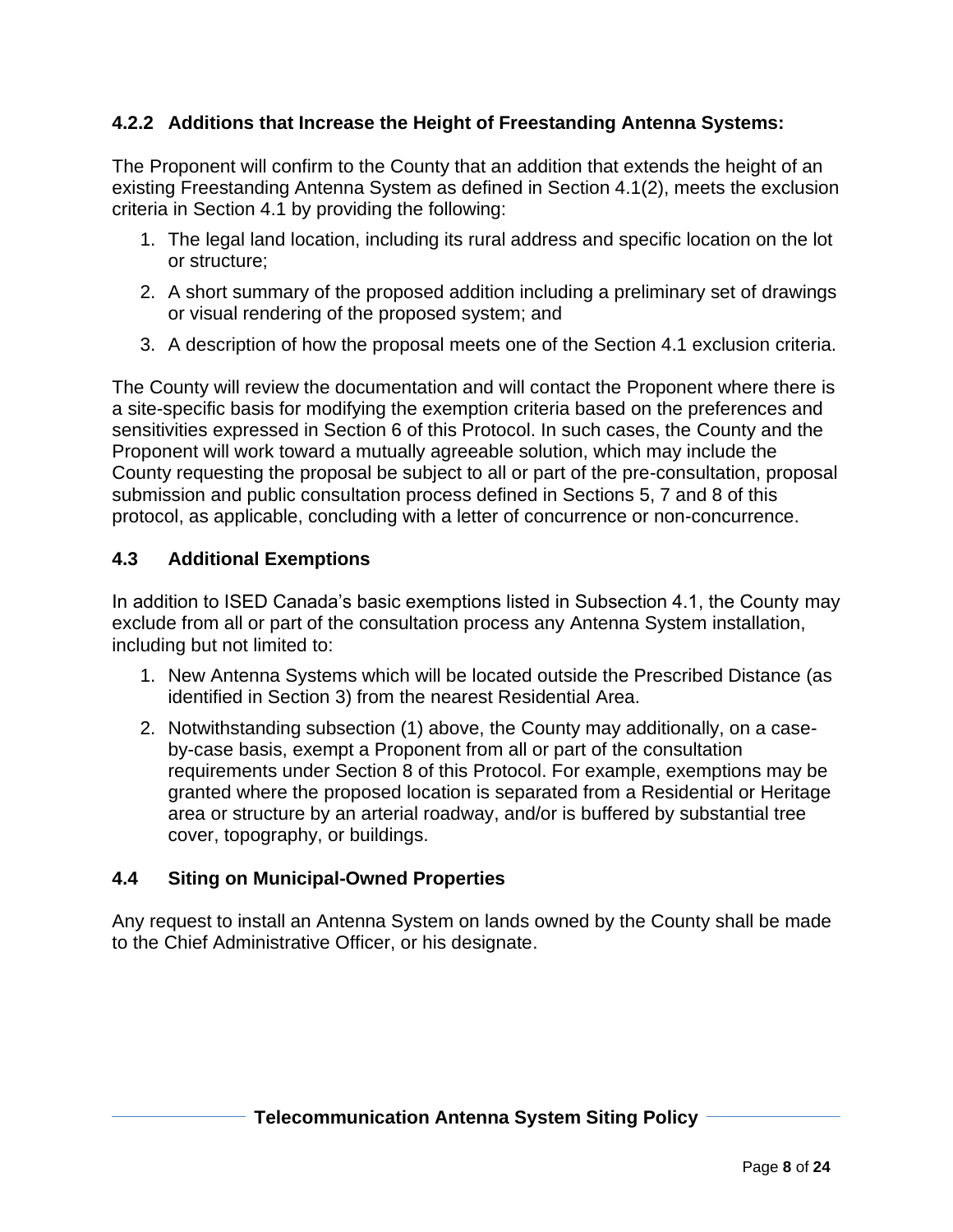# **5. PRE-CONSULTATION WITH THE COUNTY**

Pre-consultation is one of the most important elements in the antenna siting process as it generally occurs at a point before the Proponent is committed to a site or design. As a result, it represents the best opportunity to influence the siting decision since the Proponent will more likely become committed to a site once the detailed engineering has been completed. While a discussion of submission requirements is appropriate, the proposal will benefit most from early direction on matters of siting and design. Proponents are strongly encouraged to initiate pre-consultation as early as possible in the antenna siting process for exempt and non-exempt structures.

Prior to submitting an Antenna System proposal, the Proponent will undertake the following preliminary consultations with the County.

#### **5.1 Notification**

Proponents will notify the Designated Municipal Officer that locations in the community are being physically assessed for potential Antenna System siting.

#### **5.2 Site Investigation Meeting with County**

Prior to submitting an Antenna System siting proposal, the Proponent will contact the County's Planning and Development Department to make arrangements for a site investigation meeting with the County.

The purpose of the site investigation meeting is to:

- Identify preliminary issues of concern;
- Identify requirements for public consultation (including the need for additional forms of notice and a public information session);
- Guide the content of the proposal submission; and
- Identify the need for discussions with any Municipal Departments and Other Agencies as deemed necessary by the Designated Municipal Officer.

Where the County has an initial concern with the proposed siting of the proposal, they will make known to the Proponent alternative locations within the Proponent's search area for consideration.

The Proponent will bring the following information to the site investigation meeting:

- 1. The proposed location;
- 2. Potential alternative locations;
- 3. The type and height of the proposed Antenna System;
- 4. Preliminary drawings or visual renderings of the proposed Antenna System superimposed to scale; and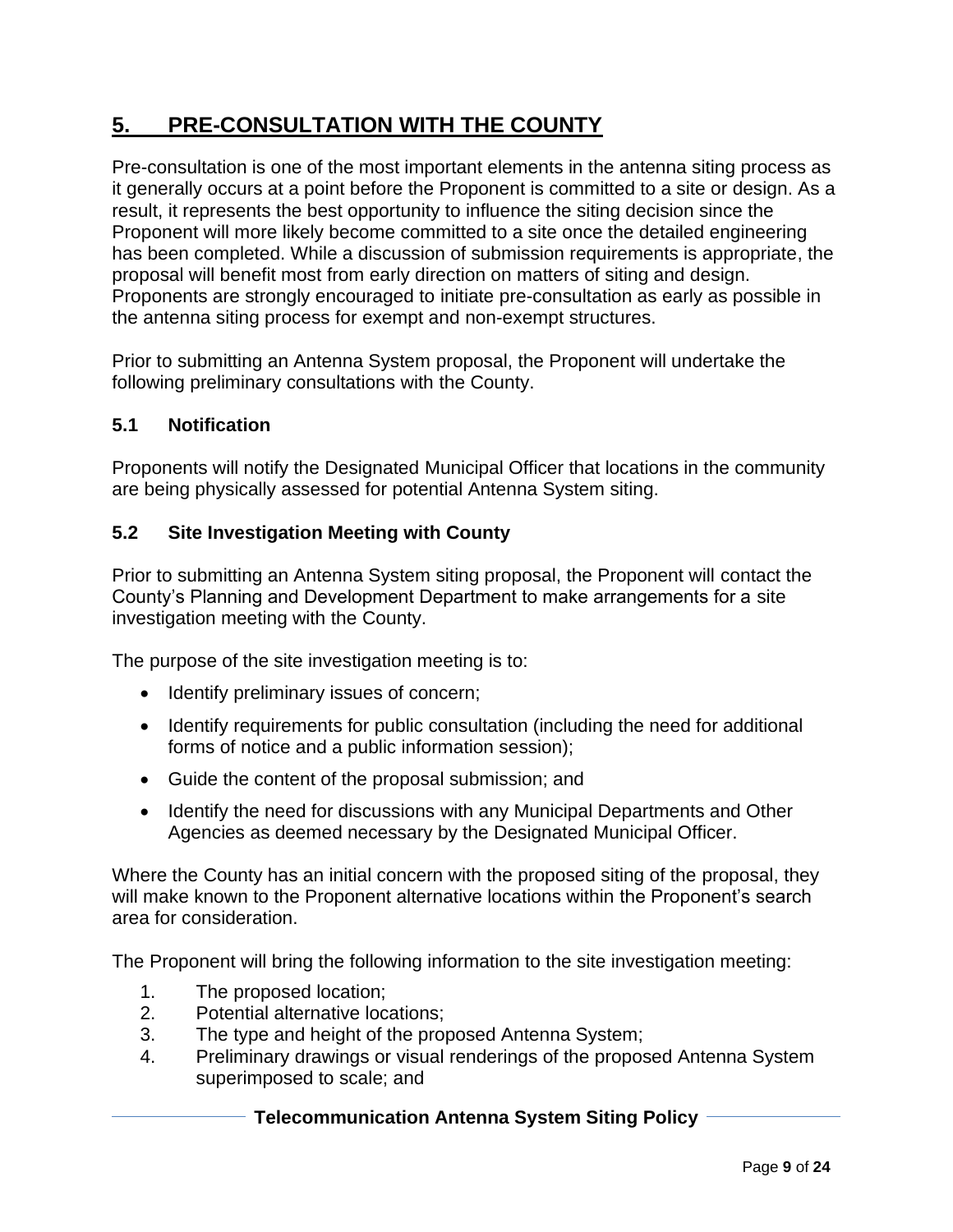5. Documentation regarding the investigation of co-location potentials on existing or proposed Antenna Systems within 1600 metres of the subject proposal.

If desired by both the Proponent and the County, multiple Antenna System siting proposals may be reviewed at a site investigation meeting.

## **5.3 Confirmation of County Preferences and Requirements**

Following the site investigation meeting, municipal staff will provide the Proponent with an information package that includes:

This Protocol, which outlines the approval process, excluded structures, requirements for public consultation and guidelines regarding site selection, co-location, installation, design and landscaping;

- 1. Proposal submission requirements;
- 2. A list of plans and studies that may be required (i.e. environmental impact statements);
- 3. A list of Municipal Departments and Other Agencies to be consulted; and
- 4. An indication of the County's preferences regarding Co-location for the site(s) under discussion.

To expedite the review of the proposal, the Proponent will review this information package before the proposal is submitted so that the interests of Municipal Departments are considered. The Proponent may be required to consult with affected Departments as well as the Designated Municipal Officer before submitting the proposal.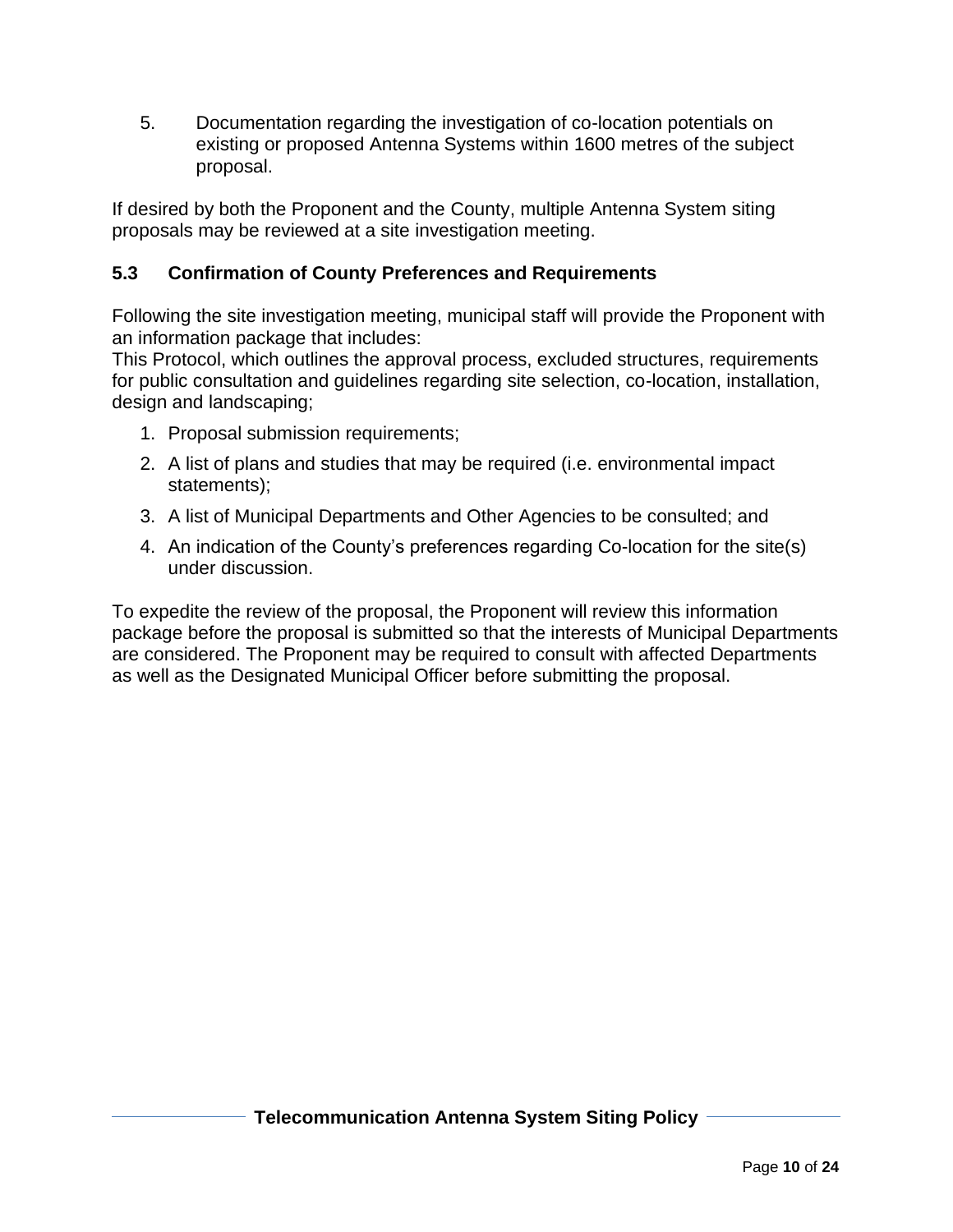# **6. DEVELOPMENT GUIDELINES**

Antenna Systems should be sited and designed to respect local sensitivities and preferences as identified by the County.

The County has set out several guidelines under the following criteria for the selection of sites and/or construction of new Antenna Systems:

- **Location, including Co-location; and**
- **Development and Design Preferences**

The Proponent should review the guidelines identified below as early as possible and should attempt to resolve any outstanding issues prior to submitting its Antenna System Siting Proposal and undertaking the public consultation, where required by the County. Because expressed preferences may be location - or site - specific, the Proponent is encouraged to discuss the guidelines fully with the County at the site investigation meeting.

Proponents are also required to obtain all applicable permits for additions and/or modifications to existing buildings.

#### **6.1 Location**

#### **Co-location**

Before submitting a proposal for an Antenna System on a new site, the Proponent must explore the following options:

- Consider sharing an existing Antenna System, modifying or replacing a structure if necessary;
- Locate, analyze and attempt to use any feasible existing infrastructure, including (but not limited to) rooftops, water towers, utility poles or light standards.

Where Co-location on an existing Antenna System or structure is not possible, the Proponent must verify this in writing. New Antenna Systems should be designed with Co-location capacity, including in Residential Areas when identified as the County's preference.

The County recognizes that the objective of promoting Co-location and the objective of making Antenna Systems less noticeable may sometimes come into conflict. Nevertheless, the County intends to review each submission on its own merits with a view to promoting both objectives and, where necessary, will determine the appropriate balance between them. The Proponent should, in all cases, verify the County's sitespecific design preferences during the Pre-submission Consultation Process before investing in a final design or site.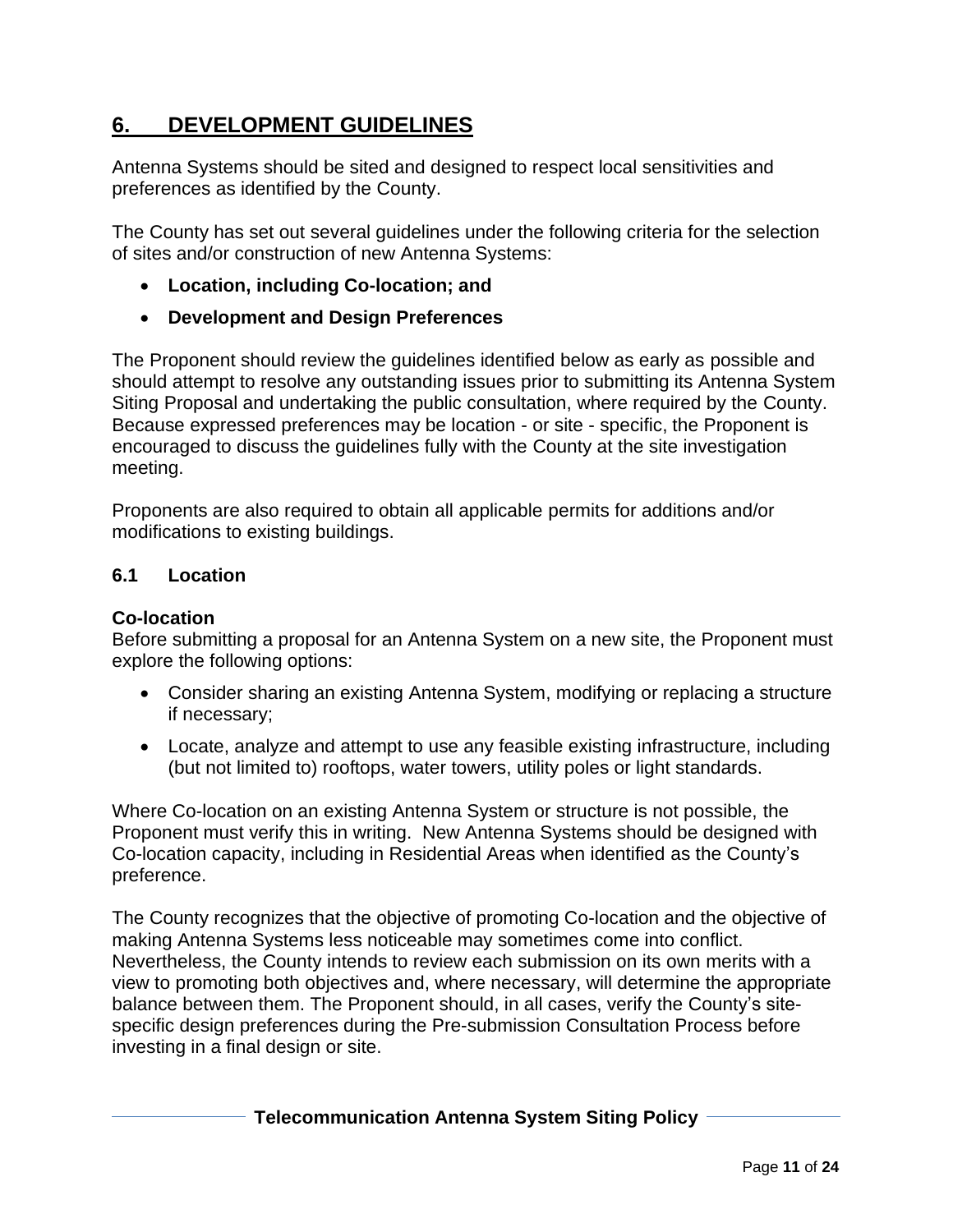#### **Preferred Locations**

When new Antenna Systems must be constructed, *where technically feasible*, the following locations are preferred:

- Areas that maximize the distance from Residential Areas
- Industrial, Commercial and Agricultural Areas
- Areas that respect public views and vistas of important natural and manmade features.
- Transportation and utility corridors.
- As near as possible to similarly-scaled structures.
- Institutional uses where appropriate, including, but not limited to, those institutions that require telecommunications technology: emergency services, and hospitals.
- Located in a manner that does not adversely impact view corridors.
- Other non-residential areas where appropriate.

#### **Discouraged locations**

New Antenna Systems should avoid the following areas:

- Locations directly in front of doors, windows, balconies or residential frontages
- Ecologically significant natural lands
- Creek lands and shorelines along water bodies
- Inappropriate sites located within Parks and open Space Areas (with the exception of sites zoned to permit utilities and/or unless designed to interact with the area's character)
- Sites of topographical prominence
- Heritage areas (unless visibly unobtrusive) or on heritage structures unless it forms an integrated part of the structure's overall design (i.e. through the use of stealth structures)
- Pitched roofs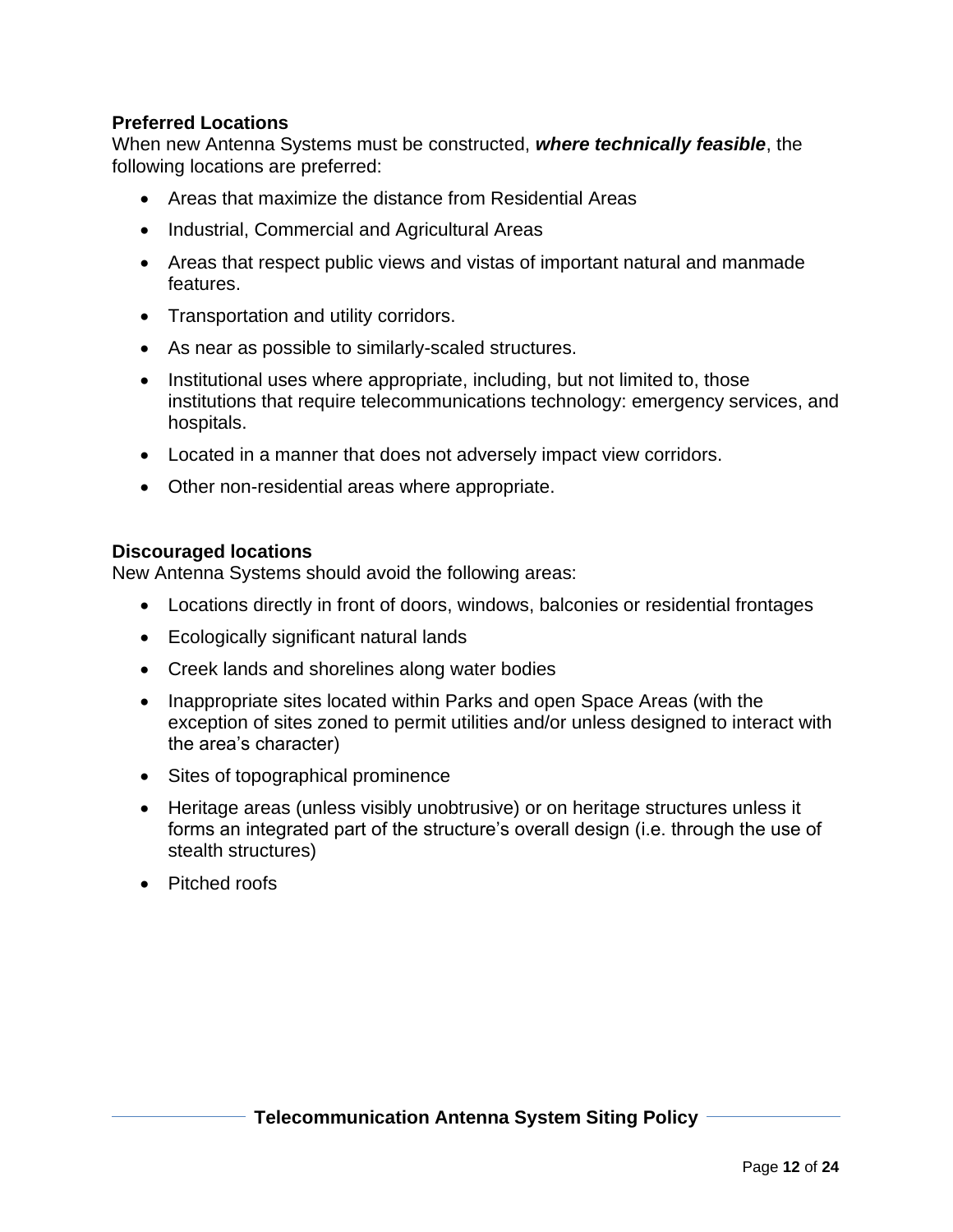## **6.2 Development and Design Preferences**

Antenna Systems should be designed in terms of appearance and aesthetics to respect their immediate surroundings (e.g. Residential, Parkland, Heritage District, etc.), including being unobtrusive and inconspicuous, minimizing visual impact, avoiding disturbance to natural features, and reduce the need for future facilities in the same area, where appropriate. The County's preferred design and development preferences are described below. The County will identify to the Proponent which of the following development and design preferences are encouraged in the proposed location.

#### **Style and Colour**

- The architectural style of the Antenna System should be compatible with the surrounding neighbourhood and adjacent uses (example: monopole near Residential Area or lattice-style in Industrial Areas)
- In all instances the Proponent should mitigate negative visual impacts through the use of appropriate landscaping, screening, stealth design techniques, etc.
- An Antenna System may be designed or combined as a landmark feature to resemble features found in the area, such as a flagpole or tree, where appropriate, subject to any zoning approvals required for the landmark feature.
- Towers and communication equipment should have a non-reflective surface.
- Special design treatments should be applied to Antenna Systems proposed to be located within parks and open space areas or on listed Heritage buildings and/or sites to make the system unobtrusive.
- Cable trays should generally not be run up the exterior faces of buildings.
- Antennas that extend above the top of a supporting utility pole or light standard should appear (e.g. in colour, shape and size) to be a natural extension of the pole.

#### **Buffering and Screening**

- Antenna Systems and associated equipment shelters should be attractively designed or screened and concealed from ground level or other public views to mitigate visual impacts. Screening could include using existing vegetation, landscaping, fencing, or other means in order to blend with the built and natural environments.
- A mix of deciduous and coniferous trees is preferred to provide year-round coverage.
- Where adjacent to a principal building, equipment shelters should be constructed of a material similar in appearance to at least one of the materials used in the facades of the principal building and one of the same colours used in the principal building.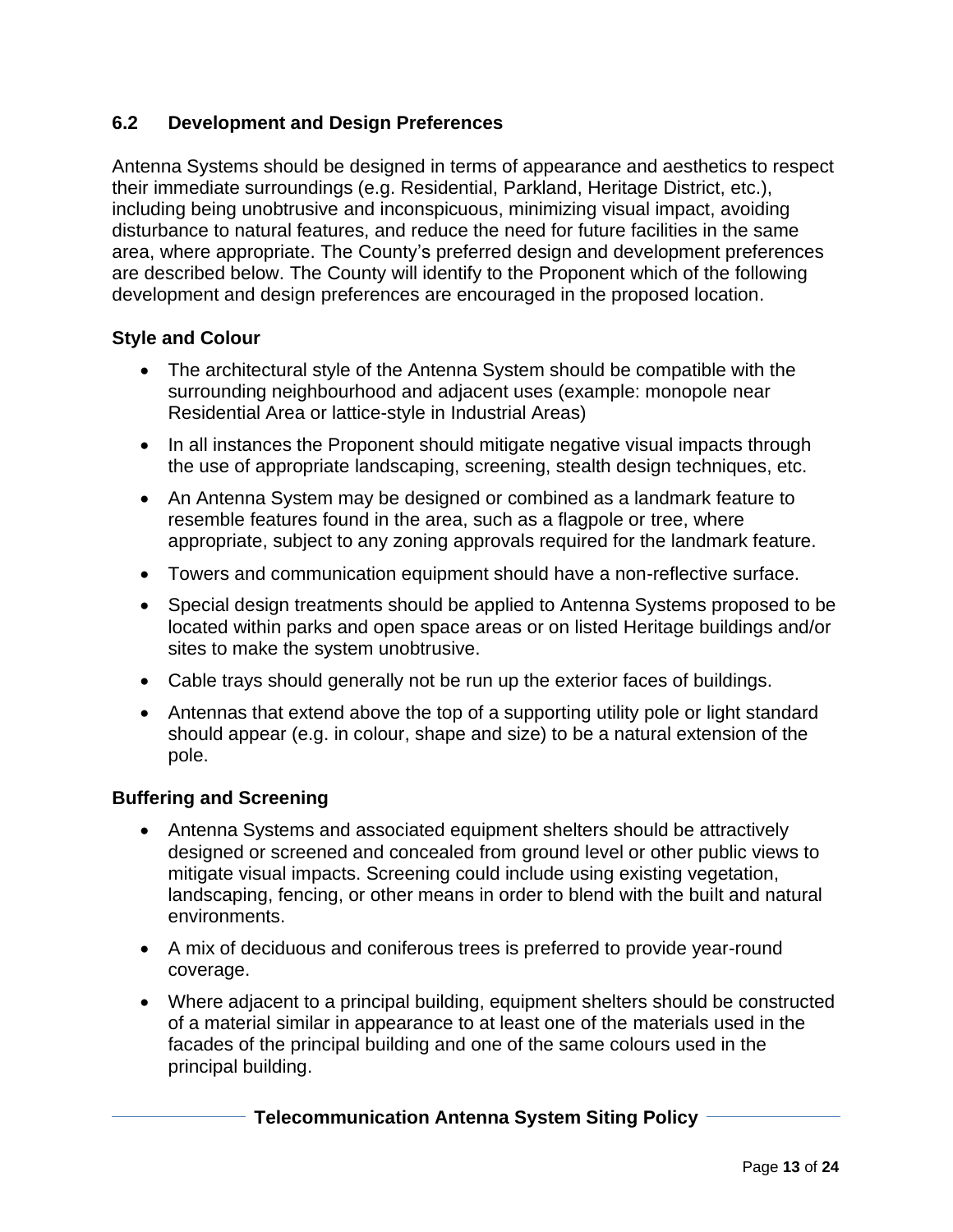#### **Structure**

- Single operator loaded towers (i.e., monopoles) are generally unobtrusive and of low impact and may therefore be located near Residential Areas.
- New structures in residential or high-traffic areas should consider multi-use design (street lighting, electric vehicle charging, parking payment terminals, signage, Wi-Fi etc.).
- Individual wall-mounted antennas should be fixed as close to the wall as possible and should not project above the height of the wall face they are mounted on, in order to avoid visual clutter, and should be painted to match the wall colour for stealth.
- Facilities located on rooftops should not be visible (to the extent possible) from the street.
- The appropriate type of telecommunication antenna structure for each situation should be selected based upon the goal of making best efforts to blend with the nearby surroundings and minimize the visual aesthetic impacts of the telecommunication antenna structure on the community.
- Pinwheel telecommunication antennas are discouraged.
- The use of guy wires and cables to steady, support or reinforce a tower is discouraged on smaller parcels of land.

#### **Height**

- The municipality prefers that Freestanding Antenna Systems be a maximum of 50 metres in height, except in Industrial and Agricultural Areas.
- Height for a Freestanding Antenna System must be measured from grade to the highest point on the structure, including lighting and supporting structures.

#### **Yards, Parking and Access**

- Adequate yards, to be determined on a site-by-site basis, should separate Antenna Systems from adjacent development without unduly affecting the development potential of the lot over the lease period.
- Parking spaces, where provided at each new Antenna System site, should have direct access to a public right-of-way at a private approach that does not unduly interfere with traffic flow or create safety hazards.

## **Equipment Cabinets in Public Spaces**

• Cabinets shall be designed in a manner which integrates them into their surroundings, including use of decorative wraps that are graffiti-resistant. This applies to cabinets in public view and does not apply to cabinets that are located inside fenced-in areas.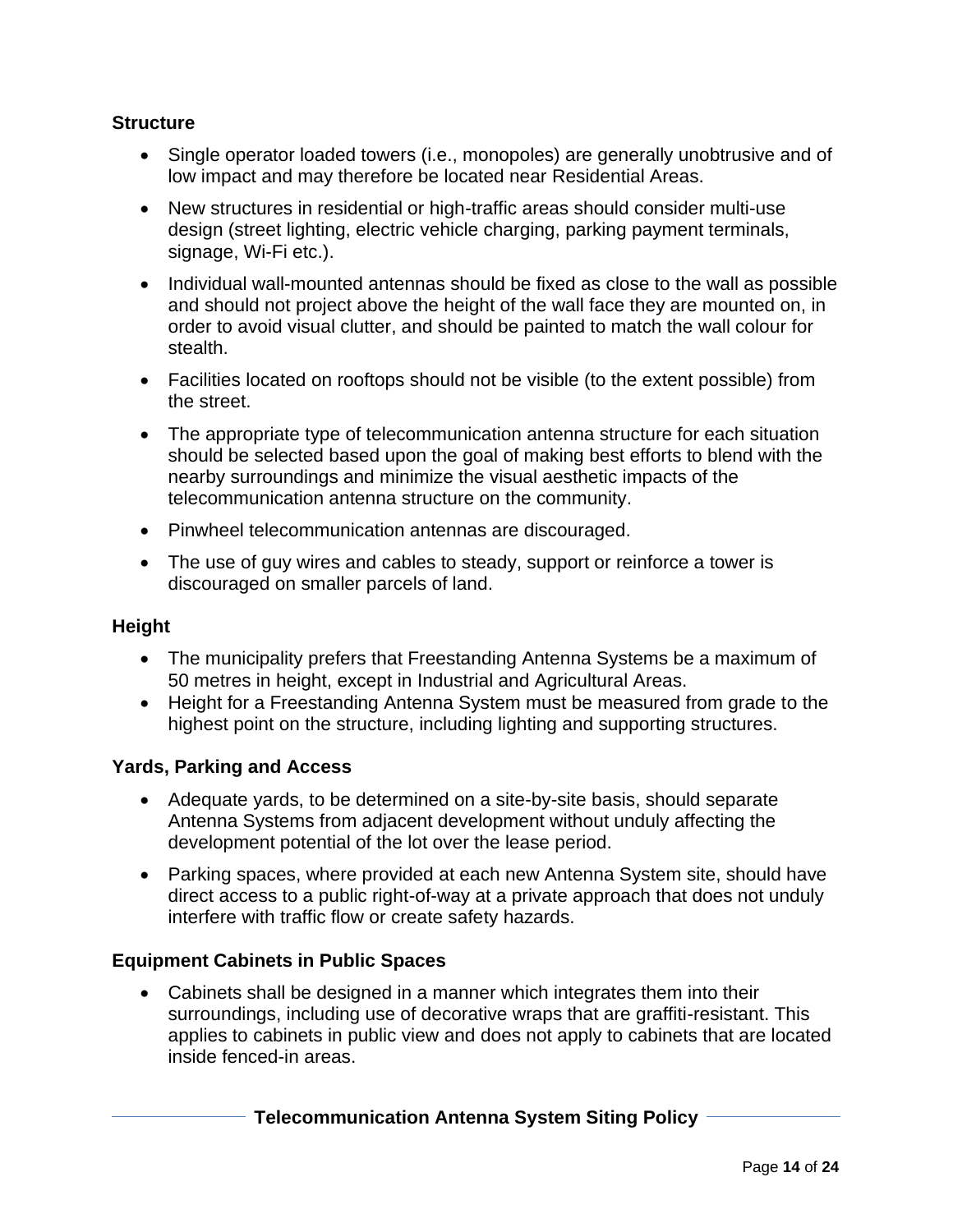- Cabinet dimensions shall be as minimal as possible.
- Cables and wires must be concealed or covered.

#### **Signage and Lighting**

- Small owner identification signs up to a maximum of 0.19 square metres may be posted on Antenna Systems and associated equipment shelters or perimeter fencing.
- No advertising sign or logo is permitted.
- Appropriate signage may also be used as part of screening or disguise.
- Unless specifically required by Transport Canada and/or NAV Canada, the display of any lighting is discouraged.
- Where Transport Canada and/or NAV Canada requires a structure to be lit, the lighting should be limited to the minimum number of lights and the lowest illumination allowable, and any required strobe lightning should be set to the maximum strobe interval allowed by Transport Canada.
- The lighting of Antenna Systems and associated equipment shelters for security purposes is supportable provided it is shielded from adjacent residential properties, is kept to a minimum number of lights and illumination intensity, where possible, is provided by a motion detector or similar system.

#### **Rooftop Equipment**

• Equipment shelters located on the roof of a building should be set back from the roof edge to the greatest extent possible and painted to match the penthouse/building.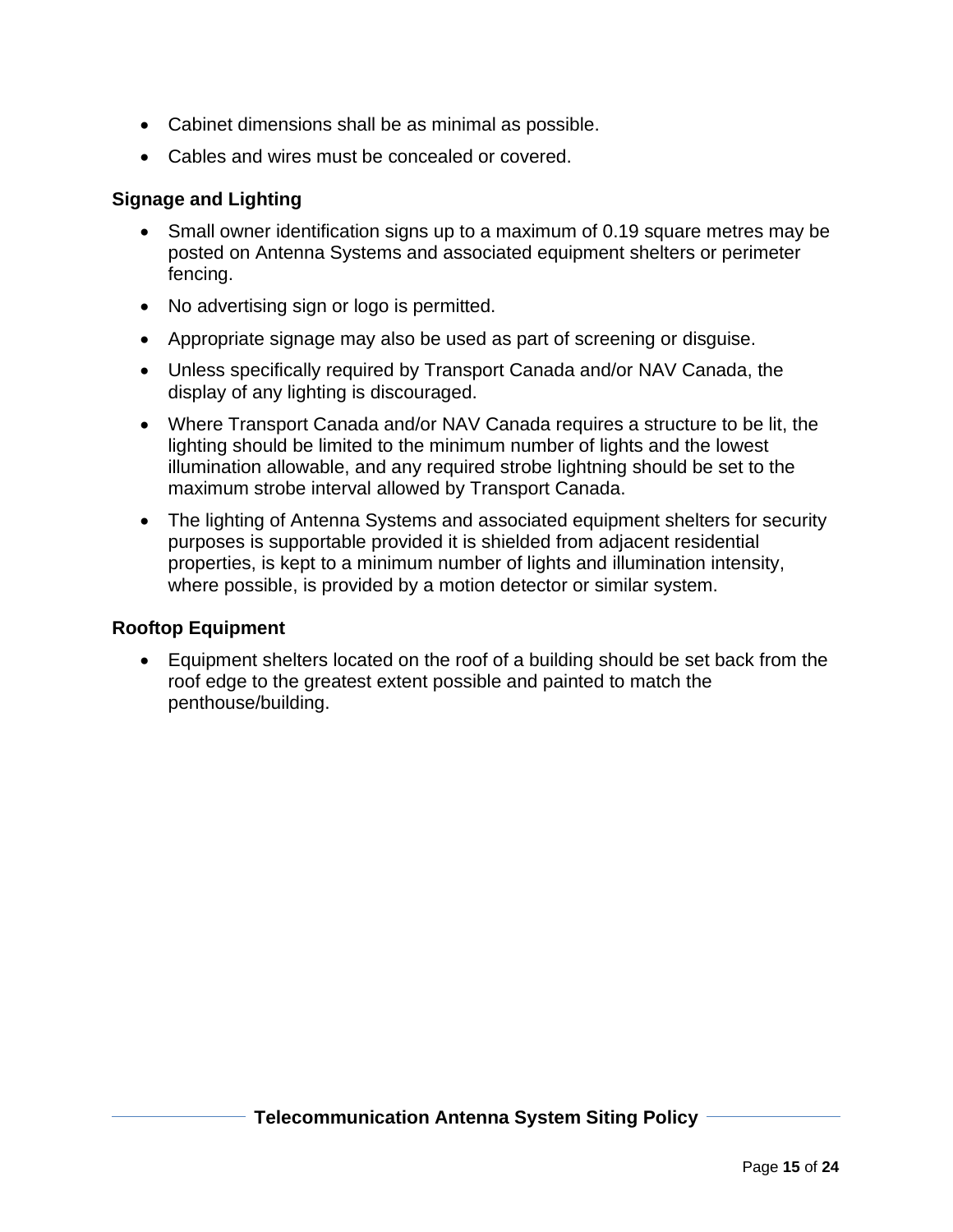# **7. PROPOSAL SUBMISSION**

For a proposed Antenna System, except for cases in which consultation is not required as per Section 4.2.1 or the County has not requested consultation as per Section 4.2.2, the Proponent will submit to the County an Antenna System siting proposal and the applicable fee if required as per Section 7.2 of this document.

## **7.1 PROPOSAL SUBMISSION REQUIREMENTS**

The Proponent must include the following information when submitting an Antenna System siting proposal:

- 1. A letter or report from the Proponent indicating the need for the proposal, the proposed site, the rationale for site selection, coverage and capacity of existing Antenna Systems in the general area and a summary of opportunities for colocation potentials on existing or proposed Antenna Systems within 500 metres of the subject proposal;
- 2. Visual rendering(s) of the proposed Antenna System superimposed to scale;
- 3. A site plan showing the proposed development situated on the site;
- 4. A map showing the horizontal distance between the property boundary of the proposed site and the nearest property in residential use;
- 5. For Antenna Systems requiring public consultation, a map showing all properties located within the Prescribed Distance from the proposed Antenna System;
- 6. Confirmation of legal ownership of the lands subject to the proposal, or a signed letter of authorization from the registered property owner of the land, their agent, or other person(s) having legal or equitable interest in the land;
- 7. An attestation that the Antenna System will respect Health Canada's Safety code 6 which sets safe radiofrequency emission levels for these devices; and
- 8. Any other documentation as identified by the County following the site investigation meeting.

A determination on the completeness of an application or request for additional information will be provided within **five working days** of receipt of the proposal. Upon receipt of a complete proposal submission, the County will circulate the proposal for review and comment to:

- 1. Affected municipal departments; and
- 2. Any adjacent Municipalities within the Prescribed Distance; and
- 3. The local Elected Municipal Official.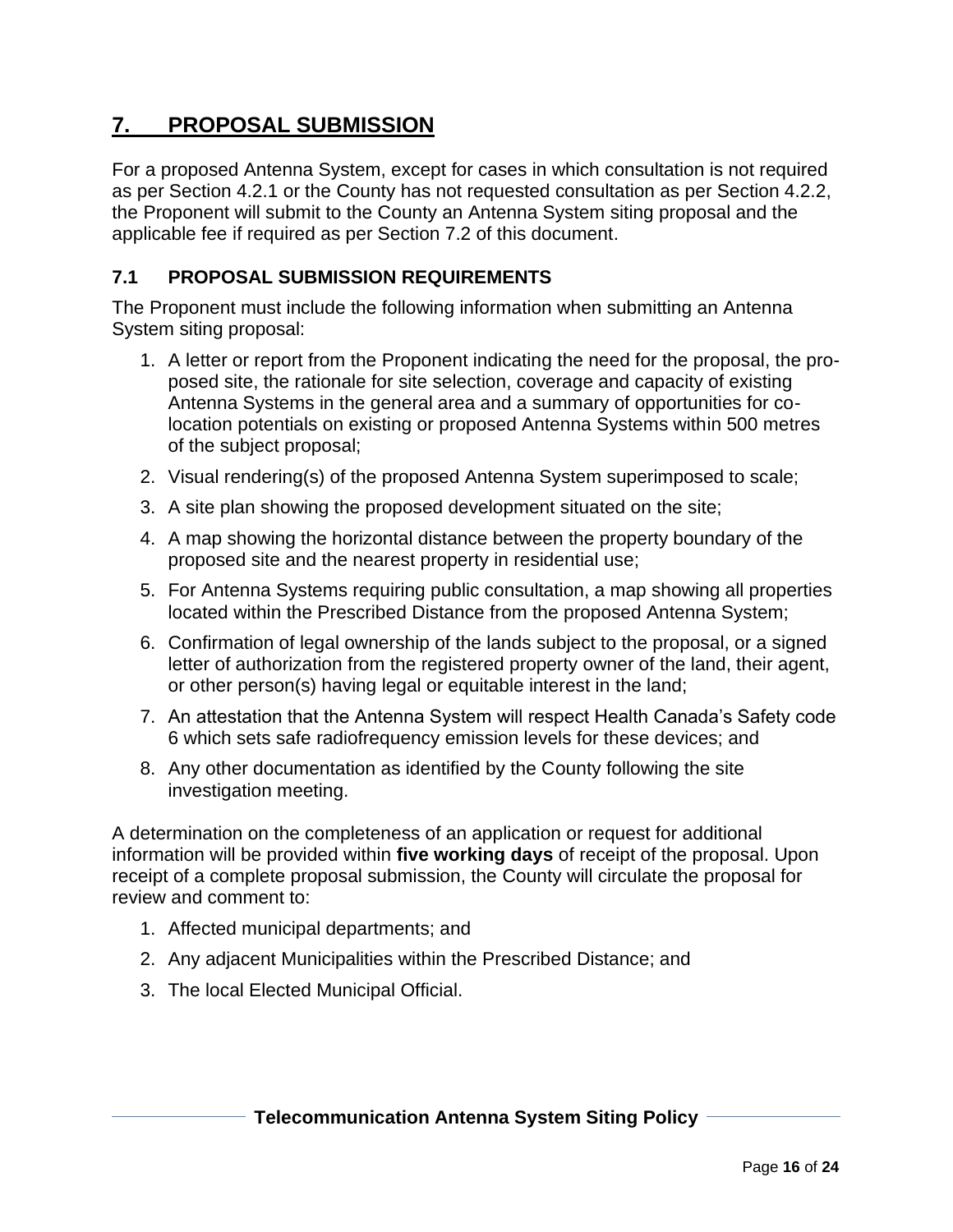### **7.2 FEES**

The Proponent may be required to pay a fee to the County as part of the request for concurrence process. Please reference *Schedule "A" – Fee and Refund Structure, Planning and Development*. The Proponent is responsible for securing applicable applications or permissions from all relevant municipal departments and paying any applicable application fees or charges as required to the County.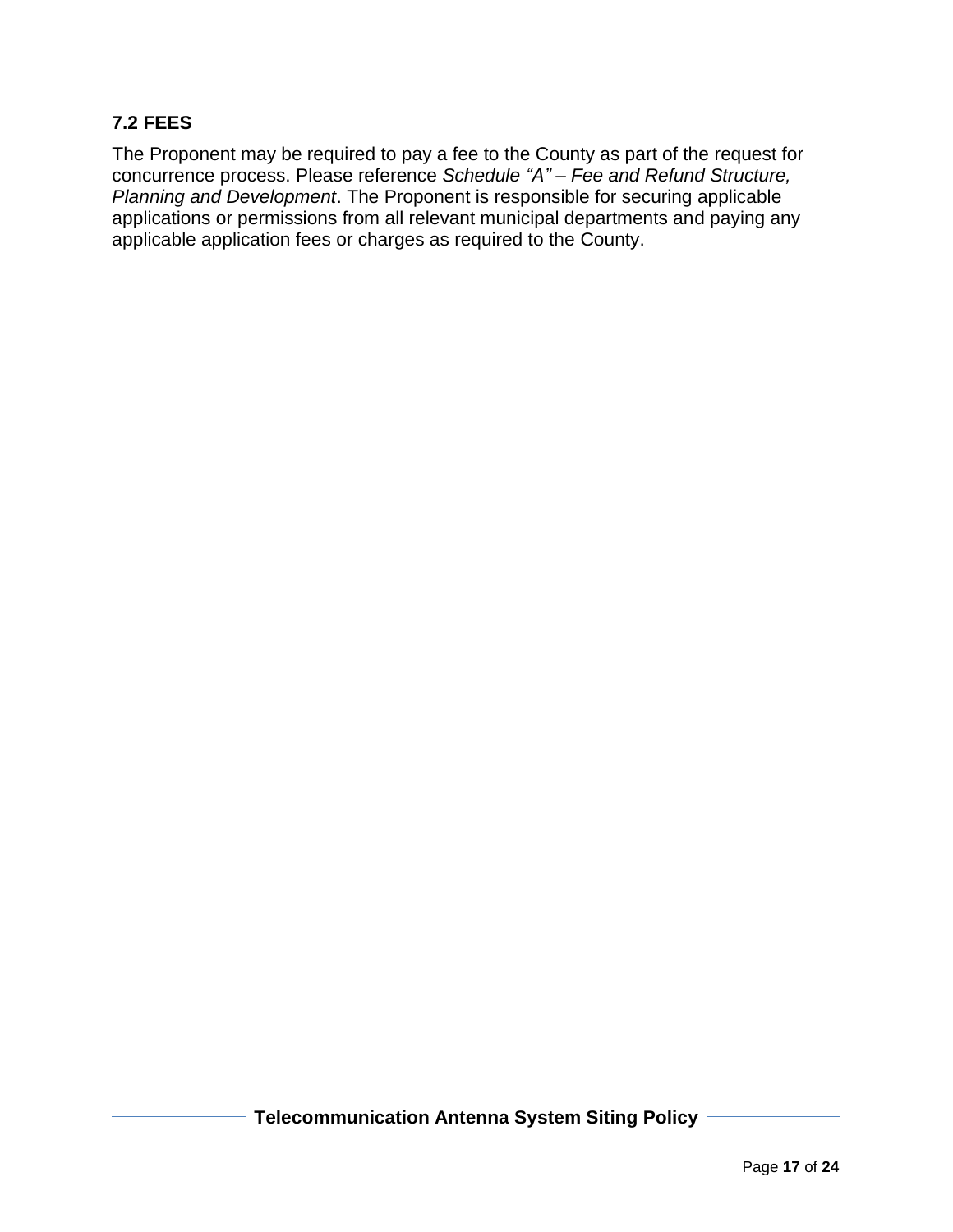# **8. PUBLIC CONSULTATION PROCESS**

If the proposed Antenna System is not exempt from the public consultation process as per the requirements in Section 4, the Proponent will initiate the following public consultation process, including issuing notice, undertaking written consultation, hosting a public information session where required and reviewing the consultation results with the County.

### **8.1 Notice Recipients**

After the Proponent has submitted an Antenna Systems siting proposal, the Proponent will give notice to:

- 1. All affected residential properties within the Prescribed Distance;
- 2. All Designated Community Associations within the Prescribed Distance;
- 3. Any adjacent municipalities within the Prescribed Distance;
- 4. The Designated Municipal Officer; and
- 5. The Innovation, Science and Economic Development (ISED) Canada regional office.

The County will assist the Proponent in compiling a mailing list of addresses of the affected residences within the Prescribed Distance from the proposed Antenna System.

#### **8.2 Notice Requirements**

The notice will be sent by regular mail or hand delivered, a minimum of two weeks before the public information session (where a public information session is required), and include:

- 1. the proposed Antenna System's purpose, including height and location requirements, the reasons why existing Antenna Systems or other infrastructure cannot be used, and future sharing possibilities for the proposal;
- 2. the proposed location within the community, the legal land description and municipal address of the specific property or rooftop, including a 21 cm x 28 cm (8 1/2" x 11") size copy of the site plan submitted with the application;
- 3. an attestation that the general public will always be protected in compliance with Health Canada's Safety Code 6 including combined effects within the local radio environment;
- 4. identification of areas accessible to the general public and the access/demarcation measures to control public access;
- 5. information on the environmental status of the project, including any requirements under the *Canadian Environmental Assessment Act, 2012*;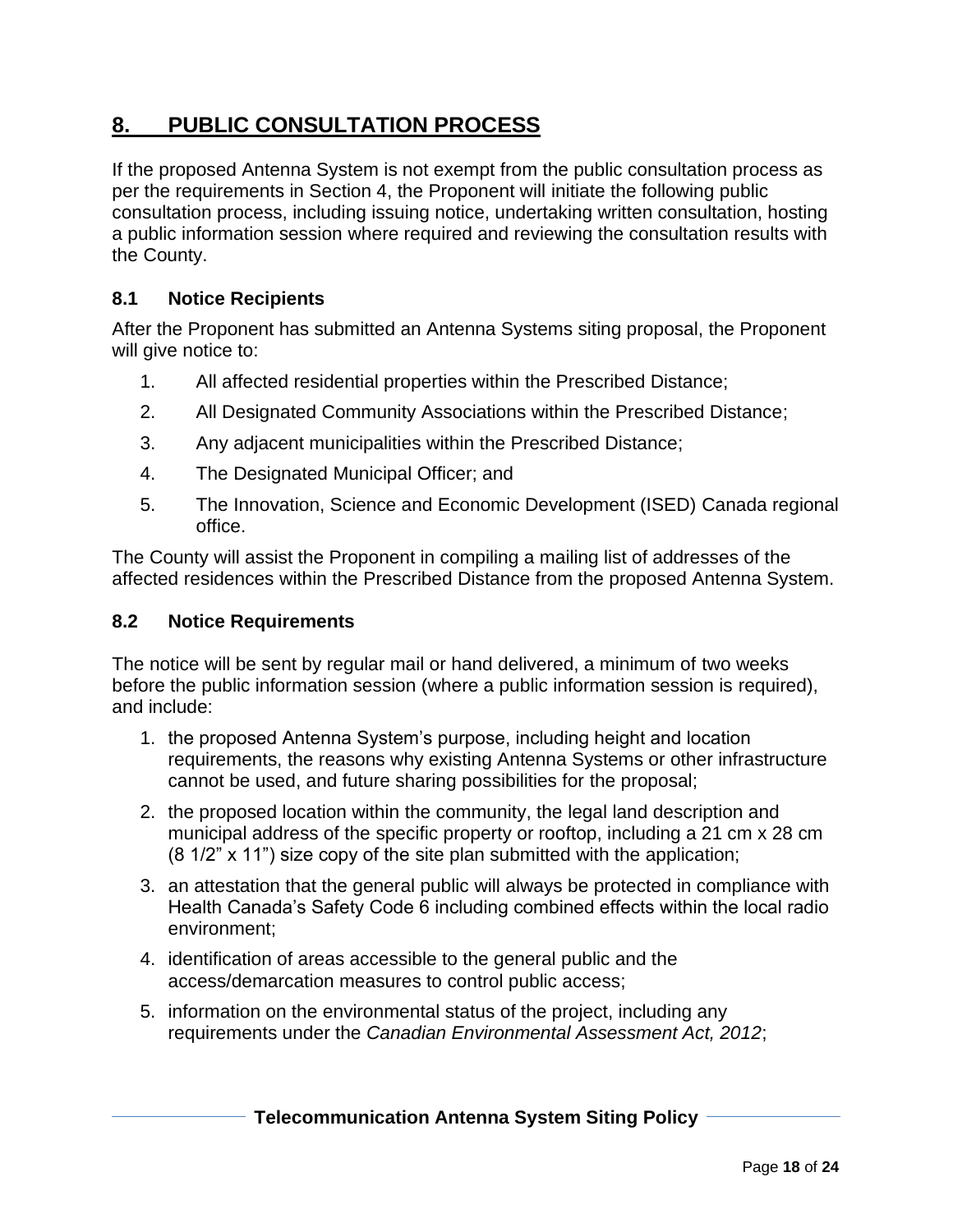- 6. a description of the proposed Antenna System including its height, dimensions, type, design and colour, a description of any antenna that may be mounted on the supporting structure, and simulated images of the proposal;
- 7. Transport Canada's aeronautical obstruction marking requirements (whether painting, lighting or both) if available; if not available, the proponent's expectation of Transport Canada's requirements together with an undertaking to provide Transport Canada's requirements once they become available;
- 8. an attestation that the installation will respect good engineering practices including structural adequacy;
- 9. reference to any applicable local land-use requirements such as local processes, protocols, etc.;
- 10.notice that general information relating to antenna systems is available on Innovation, Science and Economic Development Canada's Spectrum Management and Telecommunications website [\(http://www.ic.gc.ca/towers\)](http://www.ic.gc.ca/towers);
- 11.contact information for the Proponent, and the Designated Municipal Officer;
- 12.The date, time and location of the public information session (where required); and
- 13.A deadline date for receipt by the Proponent of public responses to the proposal:
	- a. Where a public information session is required, the deadline date must be no more than five days before the date of the public information session.
	- b. Where a public information session is not required, the deadline date must be at least 30 days after the notices are mailed.

The notification shall be sent out in an envelope addressed to the "Occupant" and shall clearly show in bold type on the face of the envelope the statement:

"NOTICE TO RESIDENTS: INFORMATION ENCLOSED REGARDING A PROPOSED TELECOMMUNICATION TOWER IN YOUR VICINITY."

The County may also require the Proponent, based on local conditions such as a high proportion of rental accommodation in the vicinity of the site, to provide such additional forms of notice as deemed necessary. Additional notification requirements will be identified by the County during or following the site investigation meeting. Other forms of notification may include, but are not limited to:

- A large format notice board sign or signs, posted on the site of the proposed Antenna System, that is clearly visible from any roadway abutting the site;
- Publication of the notice in a local newspaper(s); and/or,
- Hand delivery of notices to specified buildings.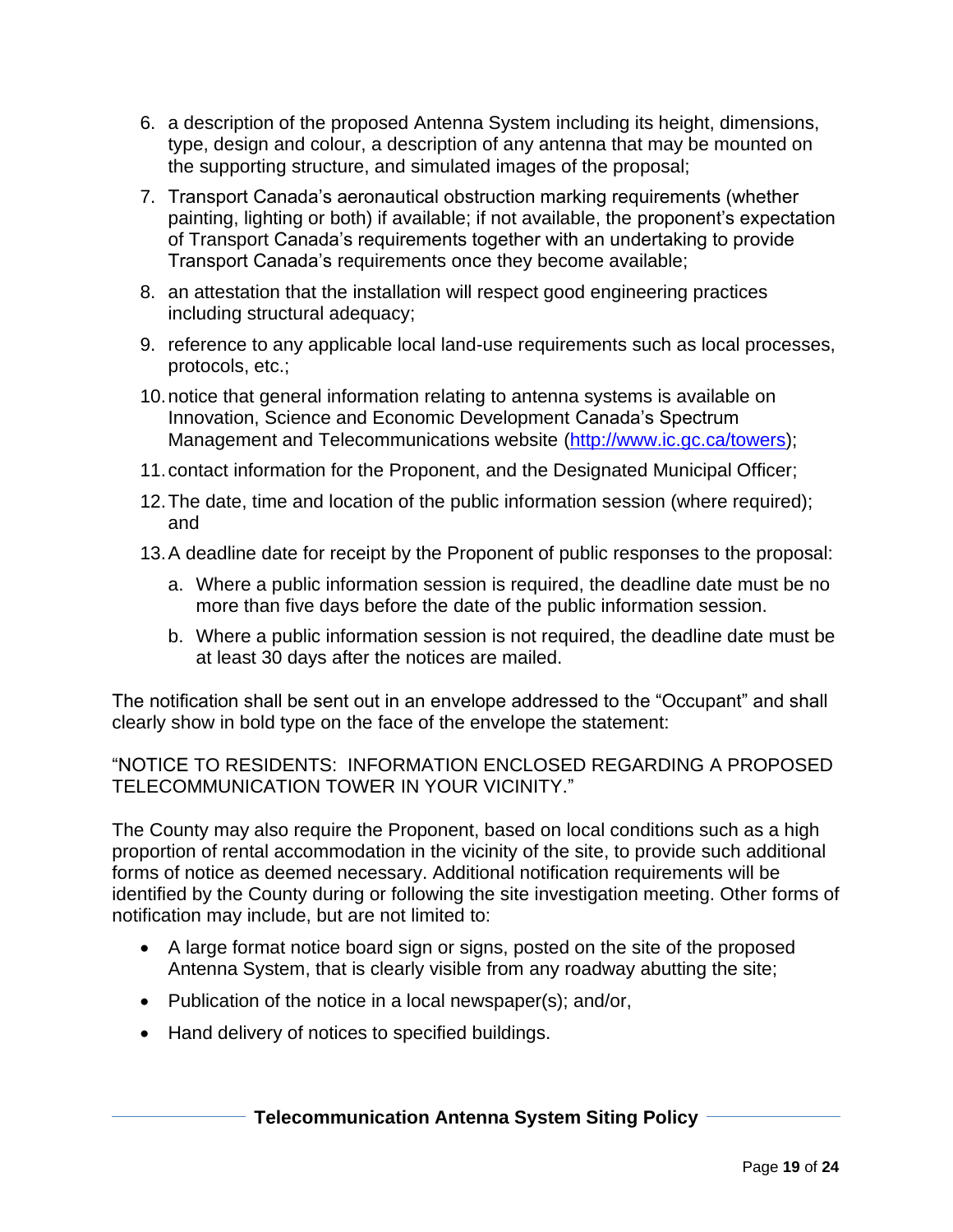In addition to the public notification requirements noted above, proponents of an antenna system proposed to be 30 metres or more in height must place a notice in a local community newspaper circulating in the proposed area. Height is measured from the lowest ground level at the base, including the foundation, to the tallest point of the antenna system. Depending on the particular installation, the tallest point may be an antenna, lightning rod, aviation obstruction lighting or some other appurtenance. Any attempt to artificially reduce the height (addition of soil, aggregate, etc.) will not be included in the calculation or measurement of the height of the antenna system.

## **8.3 Written Consultation Process**

Following the delivery of the notification, the Proponent will allow the public to submit written comments or concerns about the proposal. The Proponent will:

1. Provide the public at least 30 days to submit questions, comments or concerns about the proposal;

- 2. Respond to all questions, comments and concerns in a timely manner (no more than 60 days from the date of receipt); and
- 3. Allow the party to reply to the Proponent's response (providing at least 21 days for public reply comments).
- 4. Keep a record of all correspondence that occurred during the written consultation process. This includes records of any agreements that may have been reached and/or any concerns that remain outstanding.
- 5. Provide a copy of all written correspondence to the County and the regional ISED office.

## **8.4 Public Information Session**

The County may request the Proponent chair a public information session in cases where there is significant public interest in the proposed Antenna System. The type of public meeting to be conducted (open house, drop-in or town hall format) is up to the discretion of the Proponent, however:

- An appropriate date, time and location for the public information session will be determined in consultation with the Designated Municipal Officer.
- The Proponent will make available at the public information session an appropriate visual display of the proposal, including a copy of the site plan submitted with the application and an aerial photograph of the proposed site.

The Proponent will provide the County with a package summarizing the results of the public information session containing at a minimum, the following:

1. List of attendees, including names, addresses and phone numbers (where provided voluntarily);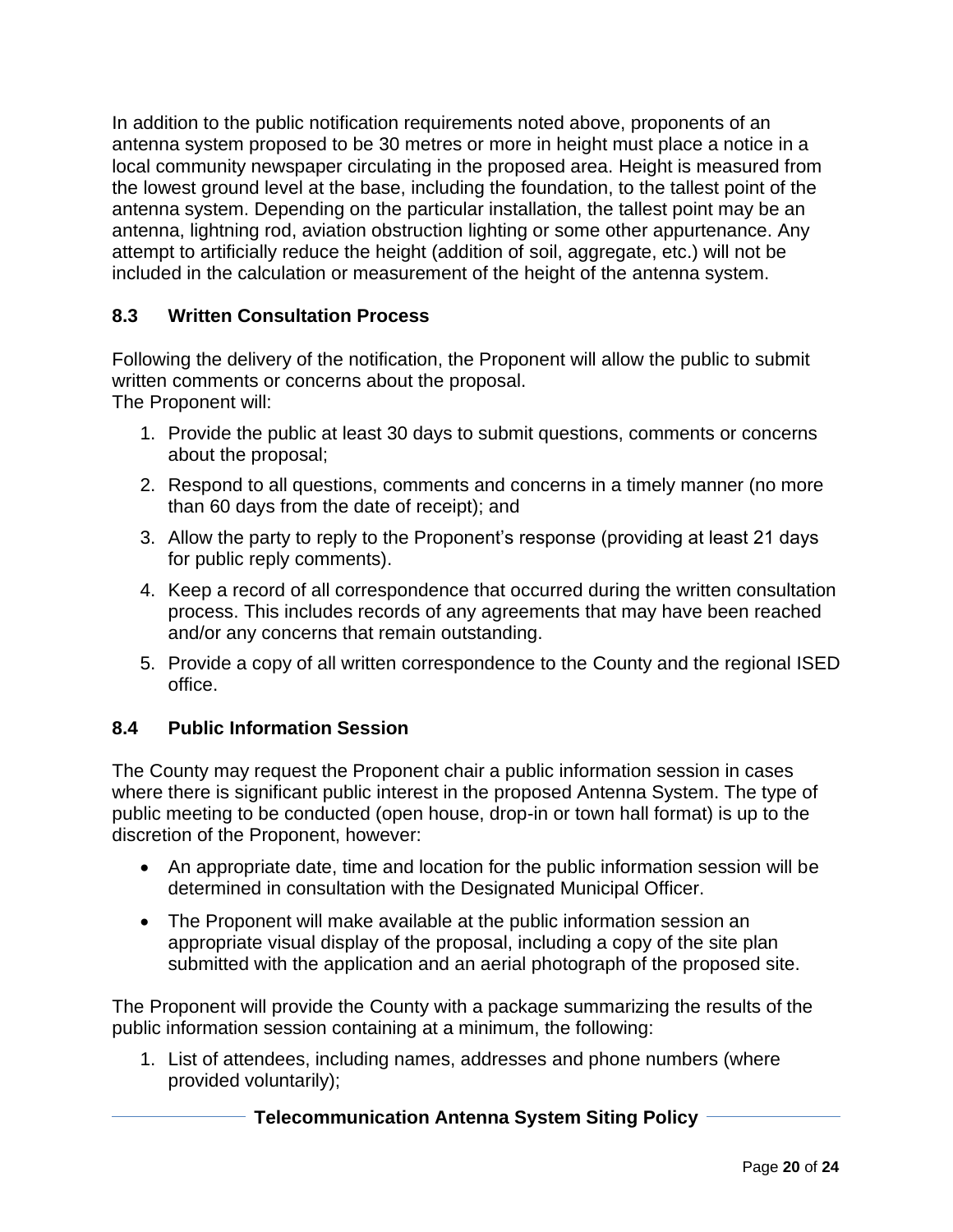- 2. Copies of all letters and other written communications received; and
- 3. A letter of response from the Proponent outlining how all the concerns and issues raised by the public were addressed.

#### **8.5 Post Consultation Review**

The County and the Proponent will communicate following completion of the public consultation process (and arrange a meeting at the County's request) to discuss the results and next steps in the process.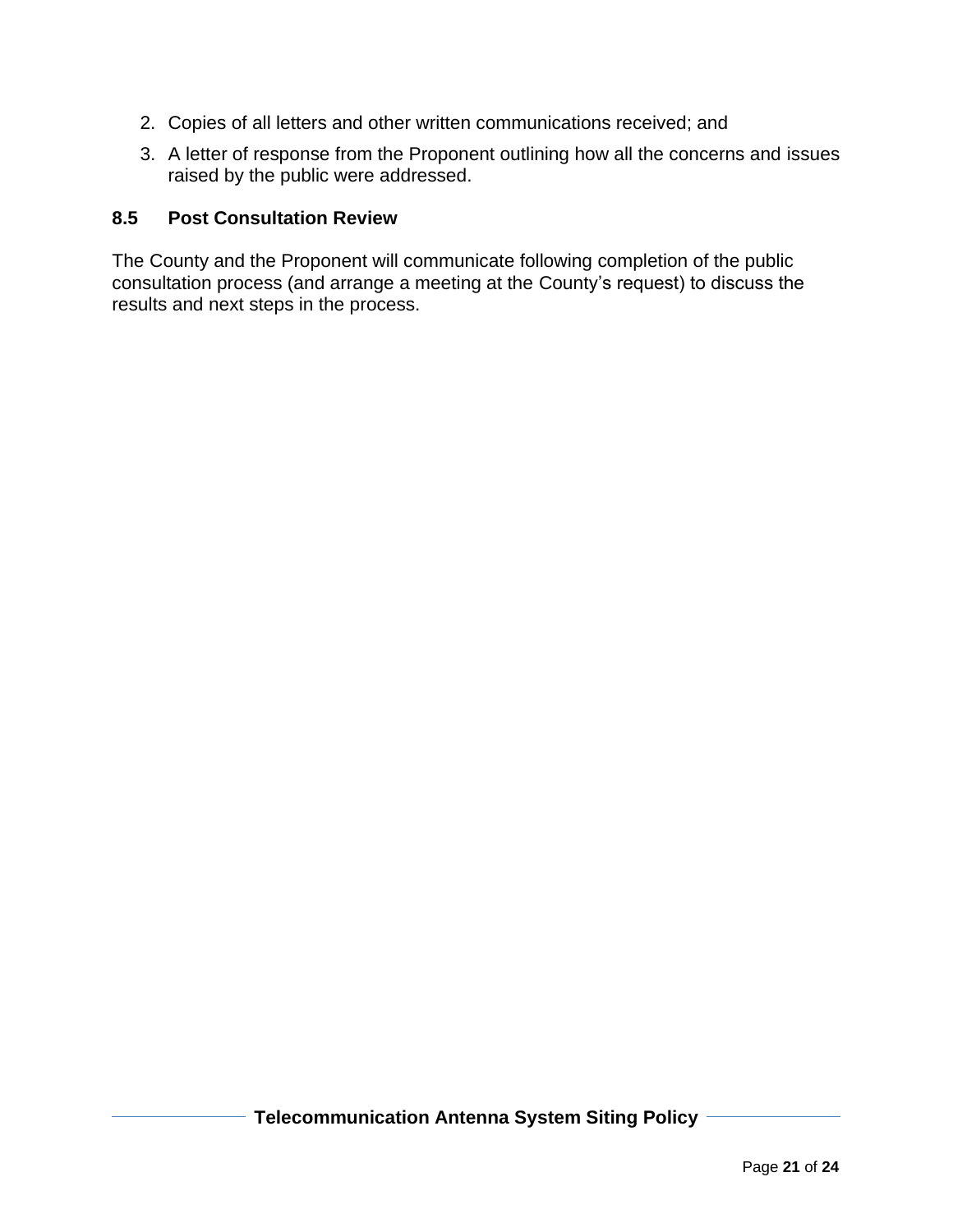# **9. STATEMENT OF CONCURRENCE OR NON-CONCURRENCE**

### **9.1 Concurrence and Concurrence with Conditions**

The County will provide a letter of concurrence to ISED Canada (copying the Proponent) where the proposal addresses, to the satisfaction of the County, the requirements as set out within this Protocol and the County's technical requirements, and will include conditions of concurrence, if required. The conditions may include things such as design, screening or Co-location commitments.

The County will issue the letter of concurrence within the timeframe established in Section 10.

#### **9.2 Non-concurrence**

The County will provide a letter of non-concurrence to ISED Canada (copying the Proponent) if the proposal does not conform to County requirements as set out within this Protocol. The County will also forward to ISED Canada any comments on outstanding issues, including those raised during the public consultation process.

The County will issue the letter of non-concurrence within the timeframe established in Section 10.

#### **9.3 Rescinding a Concurrence**

The County may rescind its concurrence if following the issuance of a concurrence, it is determined by the County that the proposal contains a misrepresentation or a failure to disclose all the pertinent information regarding the proposal, or the plans and conditions upon which the concurrence was issued in writing have not been complied with, and a resolution cannot be reached to correct the issue.

In such cases, the County will provide notification in writing to the Proponent and to ISED Canada and will include the reason(s) for the rescinding of its concurrence.

#### **9.4 Duration of Concurrence**

A concurrence remains in effect for a maximum period of three years from the date it was issued by the County. If construction is not completed within this time period, the concurrence expires except in the case where a proponent secures the agreement of the County to an extension for a specified time period in writing. A copy of the agreement must be provided to the local ISED Canada office. Once a concurrence expires, a new submission and review process, including public consultation as applicable, is necessary prior to any construction occurring.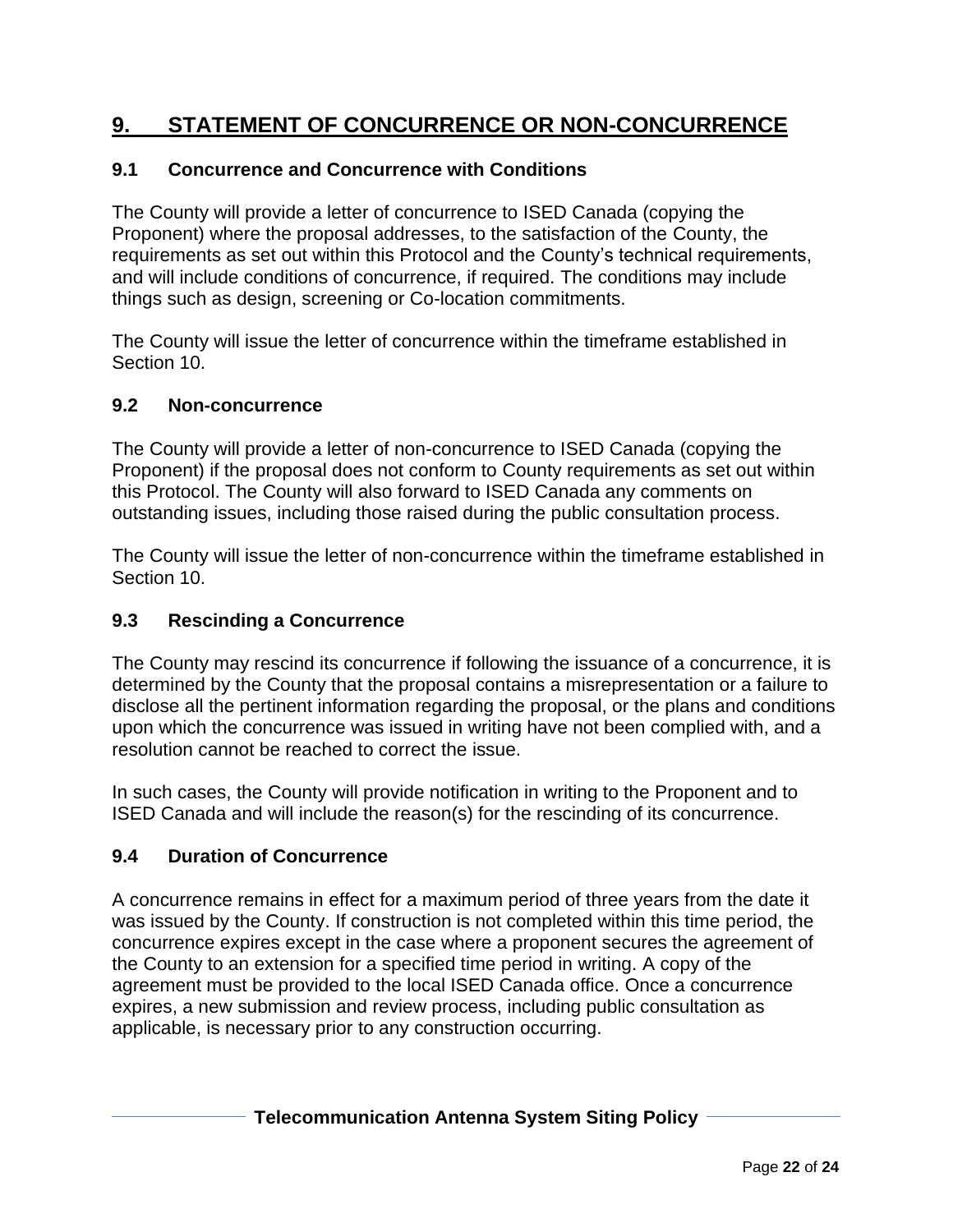In addition, if construction has not commenced after two years from the date the concurrence was issued, the Municipality requests that the Proponent send a written notification of an intent to construct to the Designated Municipal Officer, the Elected Municipal Official and any Designated Community Association once the work to erect the structure is about to start. This notification should be sent 60 days prior to any construction commencing. No further consultation or notification by the Proponent is required.

## **9.5 Transfer of Concurrence**

Once concurrence has been issued, that concurrence may be transferred from the original Proponent to another Proponent (the current Proponent) without the need for further consultation provided that:

- 1. All information gathered by the original Proponent in support of obtaining the concurrence from the County is transferred to the current Proponent;
- 2. The structure for which concurrence was issued to the original Proponent is what the current Proponent builds; and
- 3. Construction of the structure is commenced within the Duration of Concurrence period.